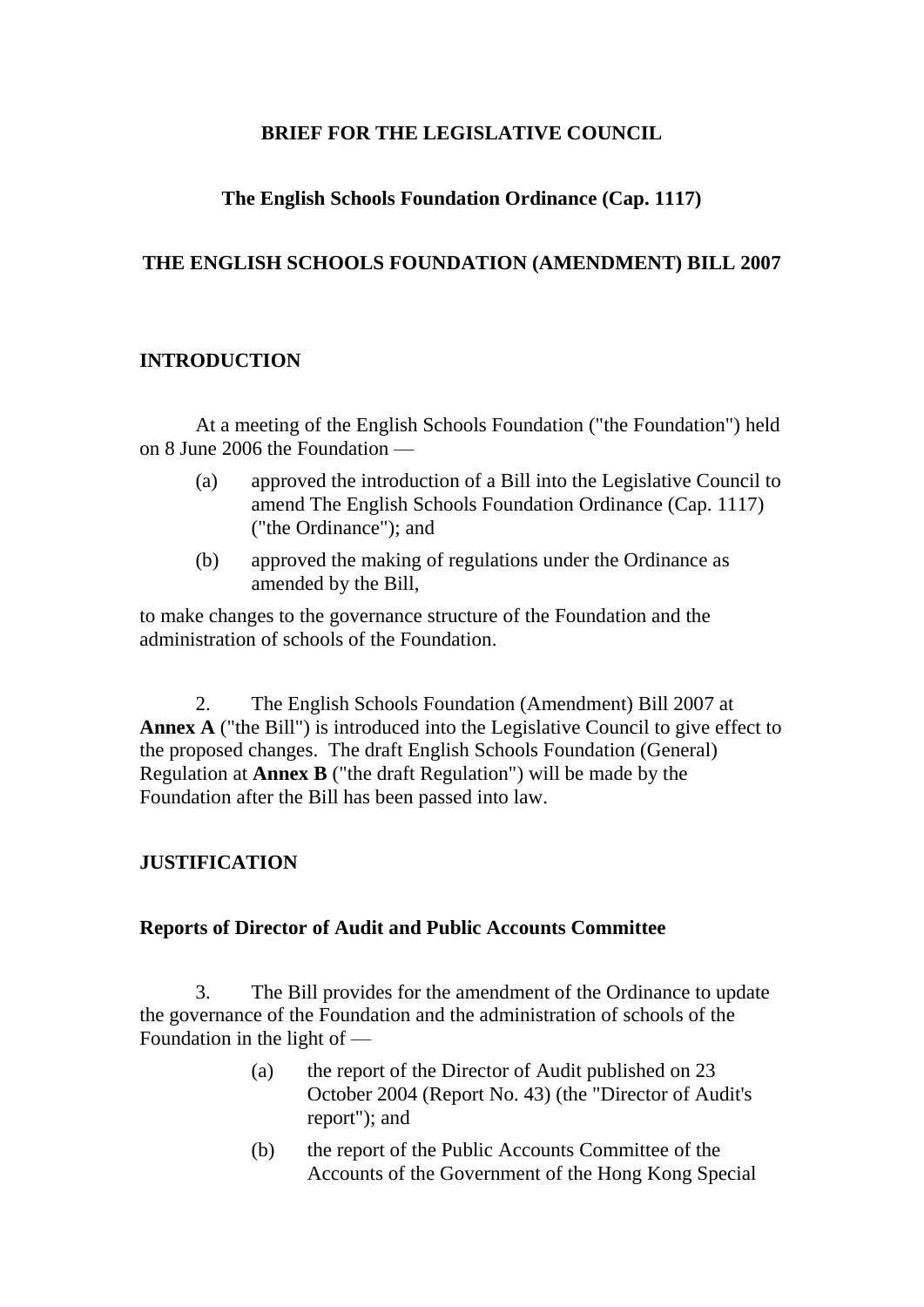Administrative Region for the year ended 31 March 2004 and the Results of Value for Money Audit (Report No. 43) (the "PAC report").

#### **Background**

4. The Foundation was established in September 1967 under the Ordinance.

5. Upon its establishment, the Foundation was vested with the power, subject to the provisions of the Education Ordinance (Cap. 279), to "own, manage, administer and operate within the Territory schools offering, without regard to race or religion, a modern liberal education through the medium of English to boys and girls who are able to benefit from such an education" (section 4(2) of the Ordinance).

6. The membership of the Foundation and its committees is provided for in Regulations made under the Ordinance (cf. section 10(1)(a) of the Ordinance). Present membership of the Foundation includes representatives from the Legislative Council, the Government, the community, parents of the students attending the Foundation's schools, teachers and the Chairmen of the School Councils. An Executive Committee (established under section 7(1) of the Ordinance) comprises eight members in addition to the Chairman. The Foundation is supported by a Foundation Office, headed by the Secretary of the Foundation, who is also the principal academic and administrative officer of the Foundation (section 9(6) of the Ordinance).

- 7. As at the end of the 2005-2006 school year there were
	- 10 primary schools, 5 secondary schools and one special school operated directly by the Foundation; and
	- 3 kindergartens and one international school (Phoenix International School, which has since closed) operated by the Foundation's associate company, ESF Educational Services Limited ("ESL").

The government has approved proposals for 2 new Private Independent Schools to be operated by ESL: Renaissance College at Ma On Shan, which opened in August 2006, and a school in Discovery Bay, due to open in the school year 2007/8. ESL was established as a charitable company limited by guarantee in 1994. As well as operating kindergartens, it offers English Language classes and programmes of sports activities.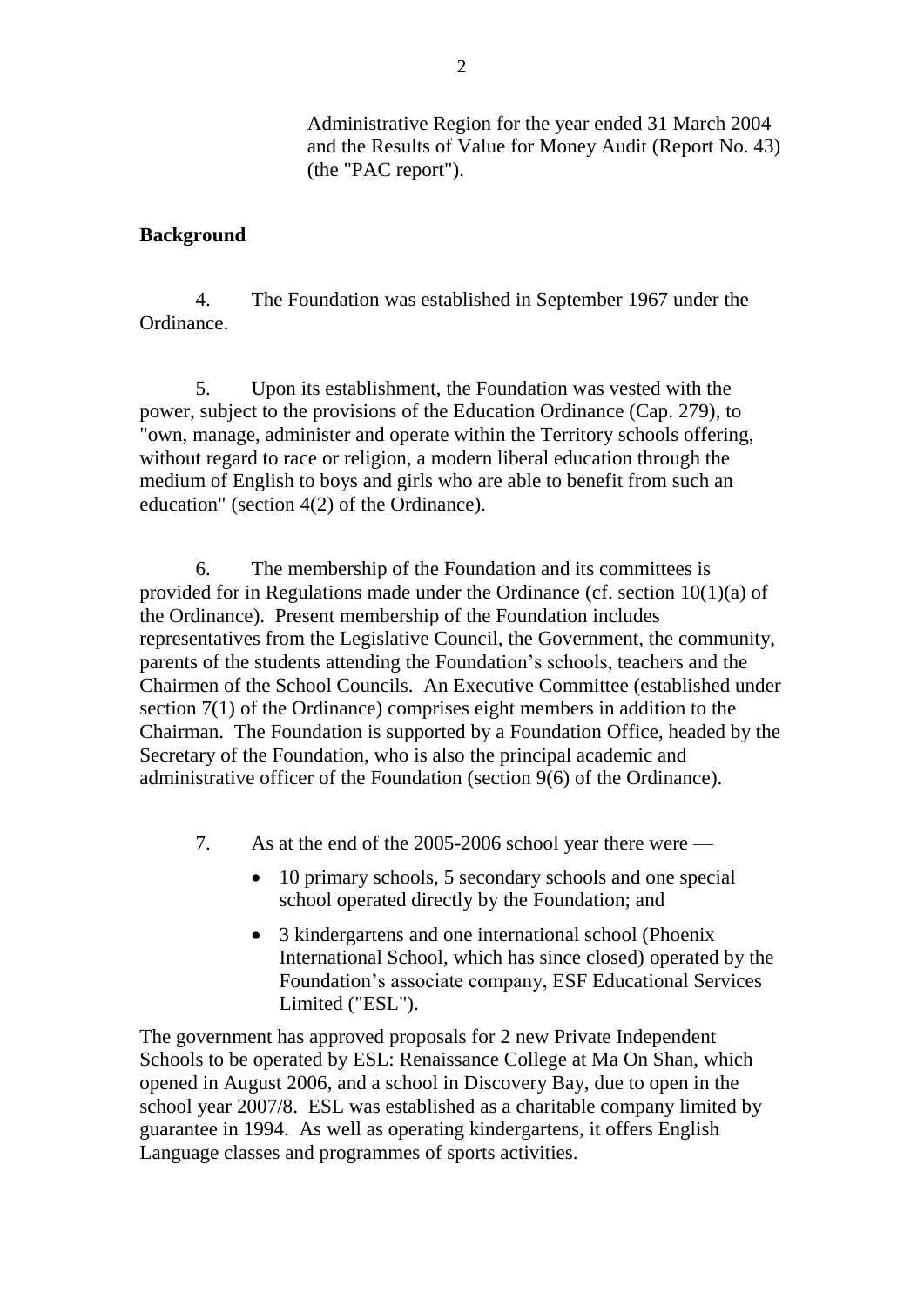8. The schools operated directly by the Foundation, other than one primary school, receive a subvention from the government, which was frozen in the year 2000. Schools and kindergartens operated by ESL receive no government subsidy.

9. The most recently audited financial statements (for the year September 2004 to August 2005) show that the Foundation had a total income of HK\$1,086 million, of which HK\$769 million (70.8%) were school fees, HK\$278 million (25.6%) were government subsidies and HK\$39 million (3.6%) were other income.

#### **Context for the reforms**

10. There has been no radical review of the Foundation's governance since the Ordinance was first enacted, though some minor changes have been made to Regulations made under the Ordinance. Over the years, the increase in the number of schools has had an adverse effect on the effectiveness of the Foundation as the supreme governing body over the Executive Committee and the School Councils (as provided by section 7(2) of the Ordinance). This can be seen simply from the number of Foundation members, which currently stands at 133 (in accordance with Regulations made under the Ordinance which provide for each school to have a stated number of parent and teacher members, in addition to other categories of members).

11. On 1 March 2004, following the resignation of a majority of members of the Executive Committee, Professor Felice Lieh Mak, an independent member of the Foundation nominated by the University of Hong Kong, was elected Chairman of the Foundation.

12. On 24 March 2004, Professor Mak and the newly re-constituted Executive Committee proposed that the Director of Audit perform value-formoney audits of the Foundation and the Director of Audit subsequently carried out an audit under the Value for Money Audit Guidelines. The findings of that audit were published as the Director of Audit's report. Those findings were subsequently scrutinised by the Public Accounts Committee of the Legislative Council. The findings of that scrutiny were published as the PAC report. The current Secretary of the Foundation, Mrs Heather Du Quesnay, took up her post just before the publication of the PAC report.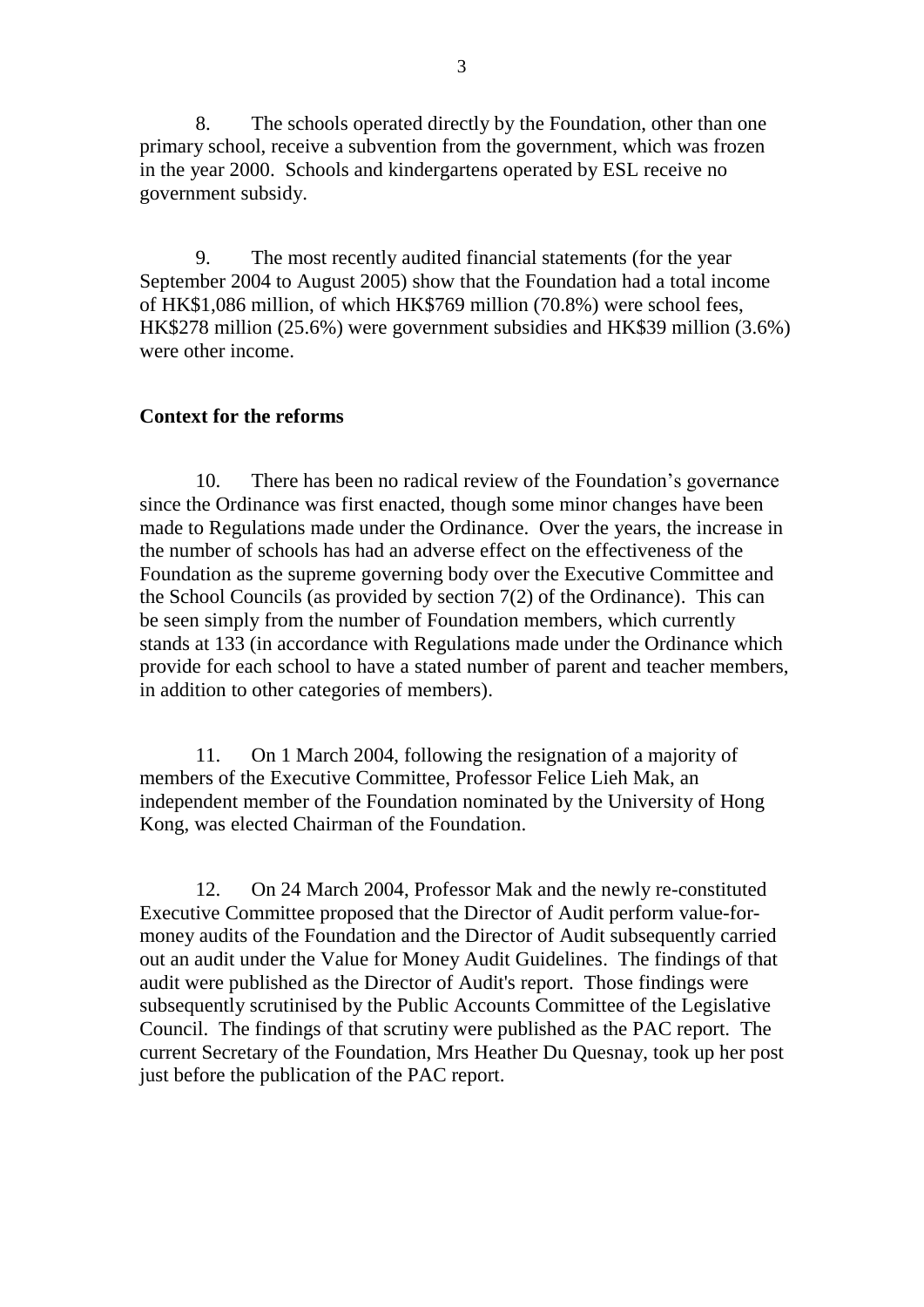### **Findings of the Director of Audit and the Public Accounts Committee**

13. The principal findings of the Director of Audit, corroborated by the Public Accounts Committee, were published in three chapters of the Director of Audit's report, namely —

- Chapter 3 'Government Subsidies to the English Schools Foundation';
- Chapter 4 'Corporate Governance and Headquarters' Administration of the English Schools Foundation';
- Chapter 5 'School Administration of the English Schools Foundation'.

The findings in Chapter 4 are the most relevant to the reform of governance and the revised Ordinance. Part 2 of Chapter 5 deals with the administration of schools.

14. The principal recommendations made by the Director of Audit about the governance of the Foundation were as follows —

- (a) the large membership size of the Foundation (132 members as at 1 April 2004) was not conducive to efficient decision-making and the Foundation needed to review this issue with reference to the best practice adopted by similar educational institutions (Director of Audit's report, Chapter 4, para 2.11(a); PAC report, Chapter 3, para 64);
- (b) the Foundation needed to update the provisions of the Ordinance and Regulations to reflect the latest developments in the community (Director of Audit's report, Chapter 4, para  $2.11(b)$ ;
- (c) the Foundation should consider establishing an advisory body to allow stakeholders to contribute to its development (Director of Audit's report, Chapter 4, para  $2.11(c)$ ;
- (d) the Foundation should conduct a review of the composition of Foundation members with a view to ensuring that external members will constitute a majority at Foundation meetings (Director of Audit's report, Chapter 4, para 2.21(a); PAC report, Chapter 3, para 64);
- (e) large percentages of both internal and external members did not attend meetings; the Foundation should, therefore, consider increasing the ratio of external members and issue reminders to related organisations if their attendance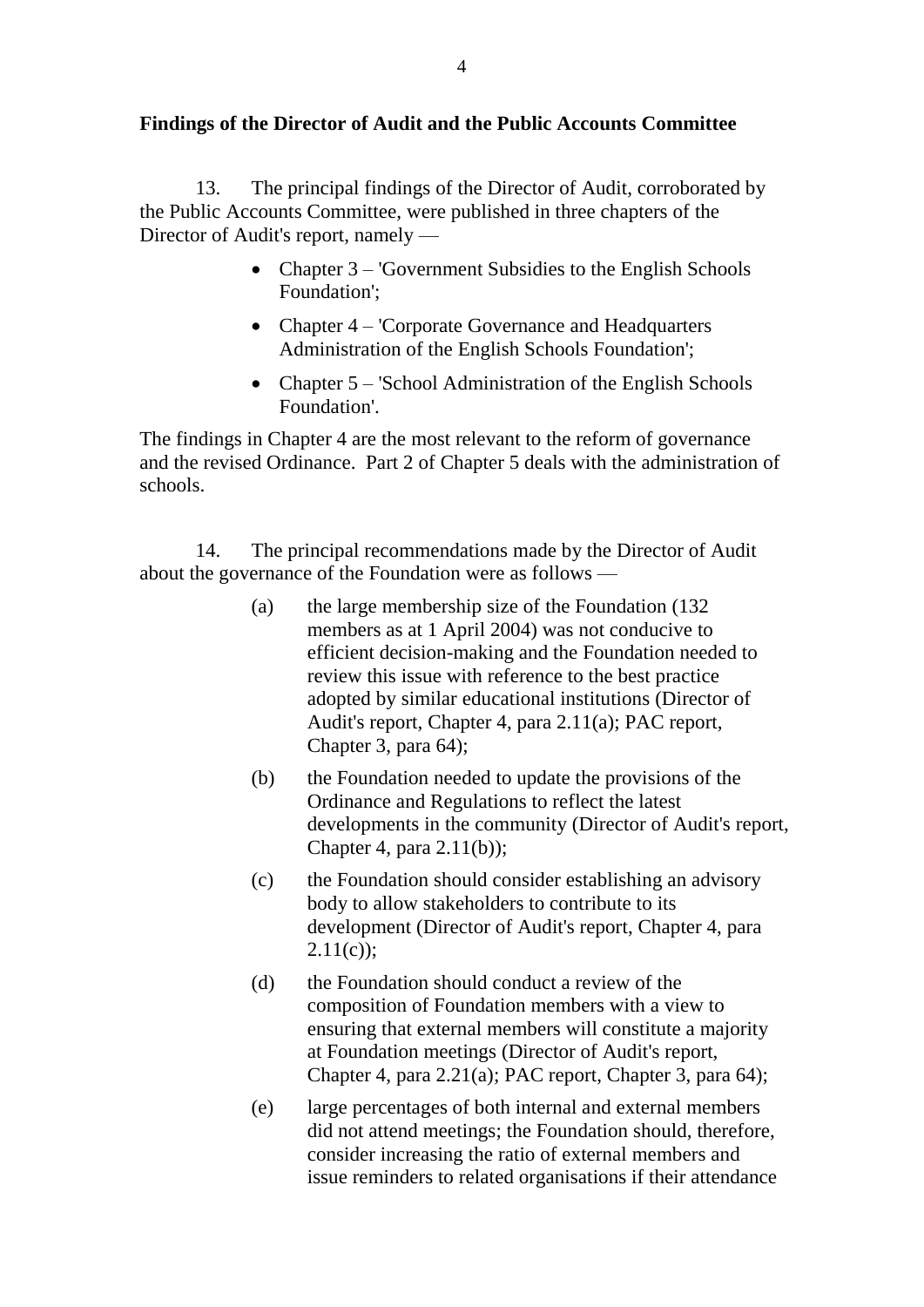rates were low (Director of Audit's report, Chapter 4, para 2.21 (b) and (c); PAC report, Chapter 3, para 64);

- (f) in order to avoid conflicts of interest, staff of the Foundation should not participate in voting on matters concerning Foundation staff benefits (Director of Audit's report, Chapter 2, para 21(d); PAC report, Chapter 3, para 64);
- (g) the Foundation should set up an Audit Committee to exercise independent monitoring of the performance of its executive body, report its findings and make recommendations for improvement to its governing body directly (Director of Audit's report, Chapter 4, para 2.27(a); PAC report, Chapter 3, para 64);
- (h) the Foundation should consider repealing section 10 (2) of the Ordinance so that subsidiary legislation in the form of regulations made under the Ordinance is required to be published in the Gazette and tabled in the Legislative Council (PAC report, Chapter 3, para 64).

15. In relation to the administration of schools, the following recommendations were made in Part 2 of Chapter 5 of the Director of Audit's report —

- (a) while the Foundation's practice of developing a participatory governance framework for its schools within which community representatives, parents of students, teachers and school management were represented was to be commended, schools should consider inviting alumni to join School Councils (Director of Audit's report, Chapter 5, para 2.7 and 2.9; PAC report, Chapter 4, para 68);
- (b) the Foundation should request School Councils to clearly set out and document their decision-making powers and review these periodically (Director of Audit's report, Chapter 5, para 2.15; PAC report, Chapter 4, para 68);
- (c) the Foundation should encourage its School Councils to participate in the management and implementation of significant school activities and to consider setting up appropriate sub-committees (Director of Audit's report, Chapter 5, para 2.22; PAC report, Chapter 4, para 68);
- (d) School Councils should hold at least three meetings a year and consider holding more meetings than the current minimum requirement (Director of Audit's report, Chapter 5, para 2.29; PAC report, Chapter 4, para 68);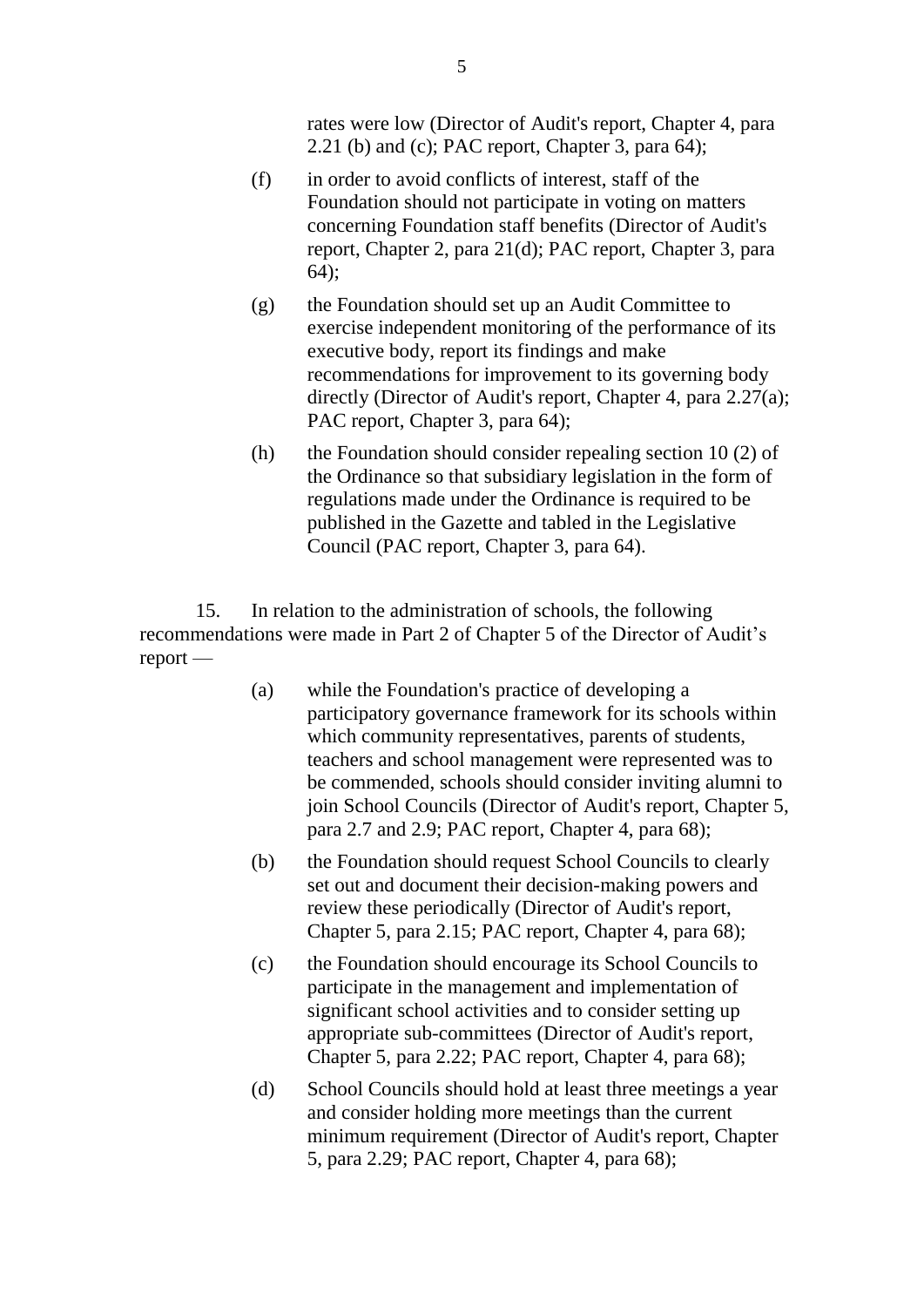(e) the Foundation should establish proper procedures to require council members to declare any conflict of interest and document the declarations of conflict of interest made (Director of Audit's report, Chapter 5, para 2.33; PAC report, Chapter 4, para 68).

#### **Response to the Director of Audit's and PAC reports**

16. The Foundation's review of the Ordinance and Regulations has taken detailed cognizance of the Director of Audit's and PAC reports. The following measures are proposed in relation to the governance of the Foundation —

- (a) the supreme governing body is to be a Board of Governors (whose members will constitute the Foundation), comprising 26 voting members, 22 of whom are external members, that is to say, are persons who are not employees of the Foundation, and only 4 of whom are employees of the Foundation (Bill clause 8, new section 6);
- (b) of the 22 external members of the Board of Governors, 10 will be independent community representatives nominated by a Nominating Committee, whose members include persons nominated by The Hong Kong General Chamber of Commerce, The British Chamber of Commerce in Hong Kong and one of Hong Kong's higher education institutions (Bill clause 8, new section 8);
- (c) the Chairman of the Board of Governors will have discretion to terminate the membership of a member who is absent from three meetings in succession or from half the meetings in any calendar year (draft Regulation section 3(1);
- (d) a quorum of the Board requires not less than one-third of the members to be present, with a majority being external members; the Chief Executive Officer or his representative must also be present (Bill clause 8, new section 7(6));
- (e) there will be 5 advisory committees advising the Chief Executive Officer (Bill clause 8, new section 12);
- (f) issues of remuneration and benefits for the Foundation staff will be considered by an independent Remuneration and Terms and Conditions of Service Committee (Bill clause 8, new section  $9(c)$ ; an employee of the Foundation will not be eligible for appointment as a member of the Committee (draft Regulation section 11(2));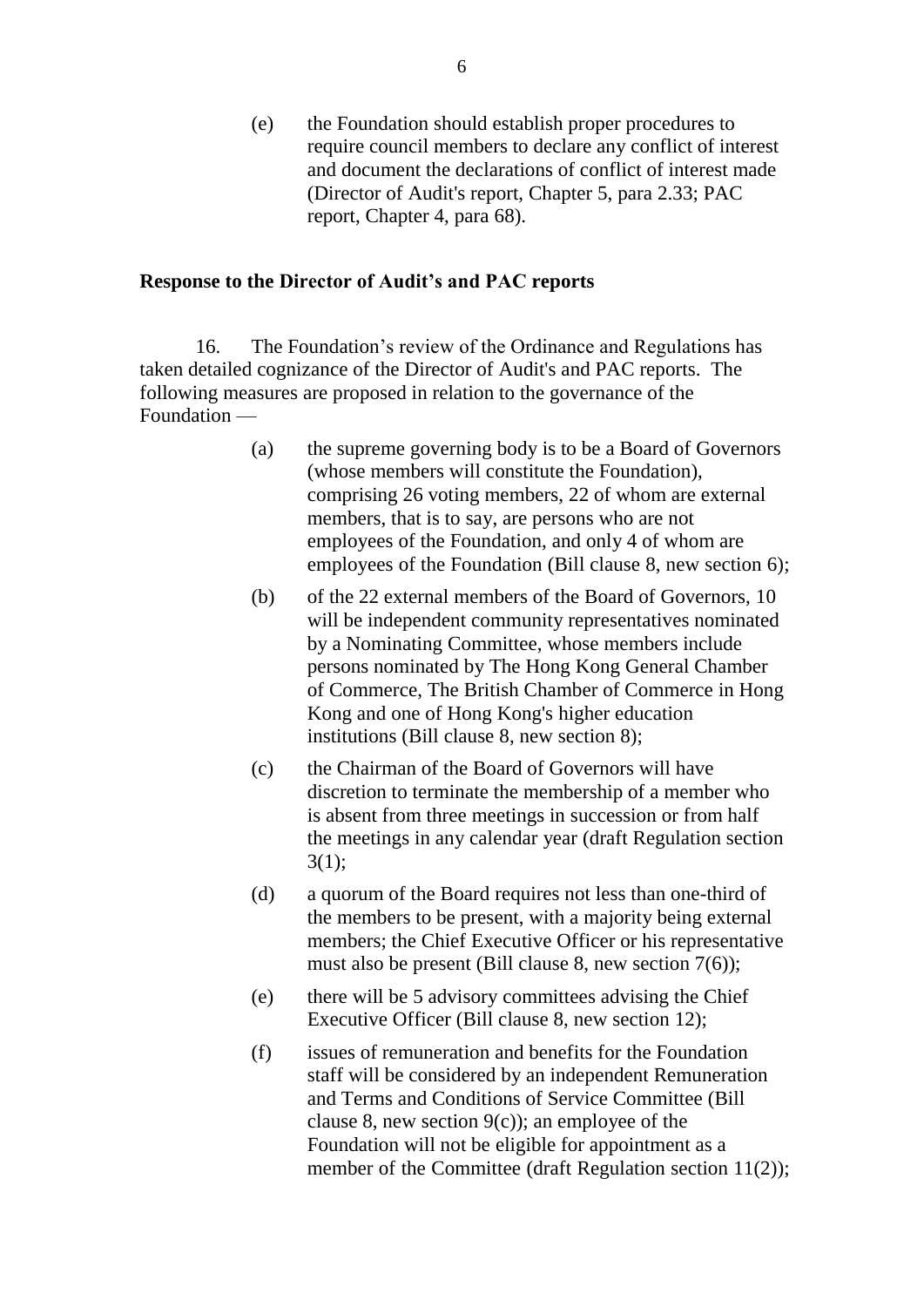- (g) the Foundation will agree a Code of Conduct requiring members of the Board, Committees and School Councils to declare any interest they may have in matters under discussion and a record will be kept of these declarations (draft Regulation section 28);
- (h) the Foundation will have an independent Audit Committee on which employees of the Foundation are not eligible to serve (Bill clause 8, new section 9(a); draft Regulation section 11(2)); this committee will take over the work of the existing Audit Committee which was established by the Foundation in December 2004.

17. In relation to the administration of schools, the following measures are proposed —

- (a) School Councils will be retained with a membership very similar to that which currently applies, though neither the Principal nor the Chief Executive Officer will have a vote (Bill clause 8, new section 14);
- (b) one member of the Board of Governors is required to be an alumnus of a school of the Foundation (Bill clause 8, new section 6(4)); in addition, School Councils will be encouraged to recommend alumni for appointment by the Board as community representatives under new section  $14(1)(b)(i)$  of the Ordinance (Bill clause 8) or to invite them to attend meetings of the Council (in exercise of the power to be conferred under section 22(9) of the draft Regulation);
- (c) the functions of School Councils will be set out more clearly in the revised Ordinance (Bill clause 8, new section  $13(2)$ ) and, in addition to this —
	- (i) a new handbook for School Councils was published in September 2006; and
	- (ii) the Foundation's policies and procedures are now published and regularly reviewed to ensure that guidance on decision-making is available and is up to date;
- (d) under the leadership of the existing Management Committee (which comprises the Chairman of every School Council), School Councils have become more actively engaged in the life of their schools; in addition, School Councils will in future be encouraged to establish sub-committees where appropriate, which is provided for under section 23(1) of the Ordinance.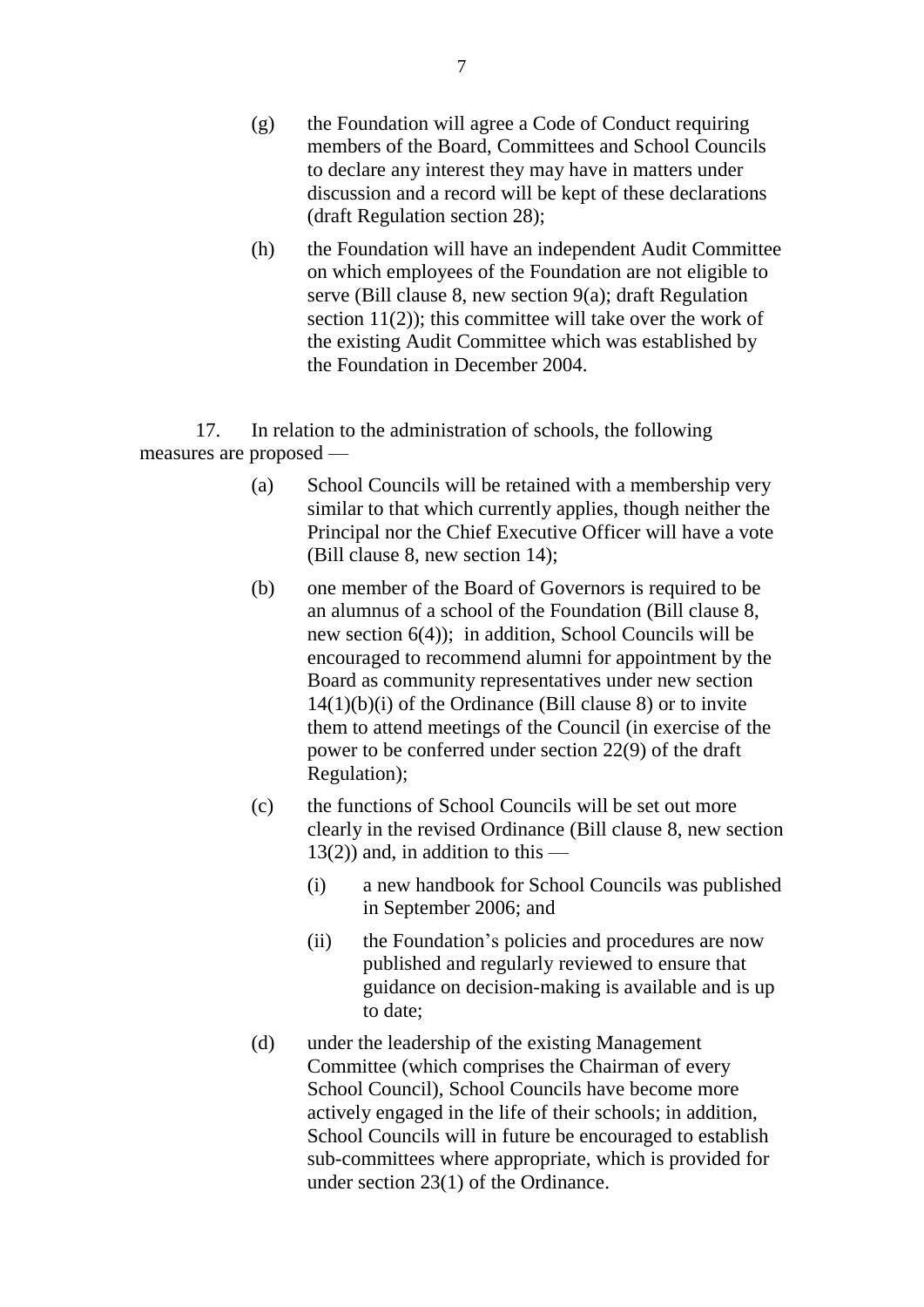(e) School Councils will be required to meet at least 3 times per year (draft Regulation section 22(1)) and members of a Council will have power to request the Chairman to call a meeting (draft Regulation section 22(2)).

#### **The consultation process**

18. The Chairman of the Foundation presented to the Foundation on 9 December 2004 a set of guidelines for the reform of the governance of the Foundation. This paper was approved and the Foundation established a Governance Task Force.

19. The Governance Task Force, comprising 14 people, most of whom were parents or independent members, met on 10 occasions between January and June 2005. The Task Force held three public meetings at schools to explain and discuss their proposals.

20. A framework for the future governance of the Foundation was approved by the Foundation with a significant majority at a meeting on 29 June 2005.

21. Since June 2005 the detailed drafting process has proceeded, led by the Chief Executive Officer of the Foundation and steered by the Chairman and the Executive Committee.

22. In the course of the drafting process, detailed consultation has taken place with various groups of stakeholders. This consultation has included the following —

- (a) successive drafts of the Bill and Regulation have been posted on the Foundation website and key drafts have been emailed to all Foundation members;
- (b) drafts of the Bill and Regulation have been a regular agenda item for meetings of the Executive Committee and the Foundation's current Standing Committees: the Management Committee (School Council Chairmen), the Academic Committee (Principals), the Staff Council (teachers), and the Joint Council of Parent Teacher Associations;
- (c) discussions have taken place with the Association of Professional Teachers in the English Schools Foundation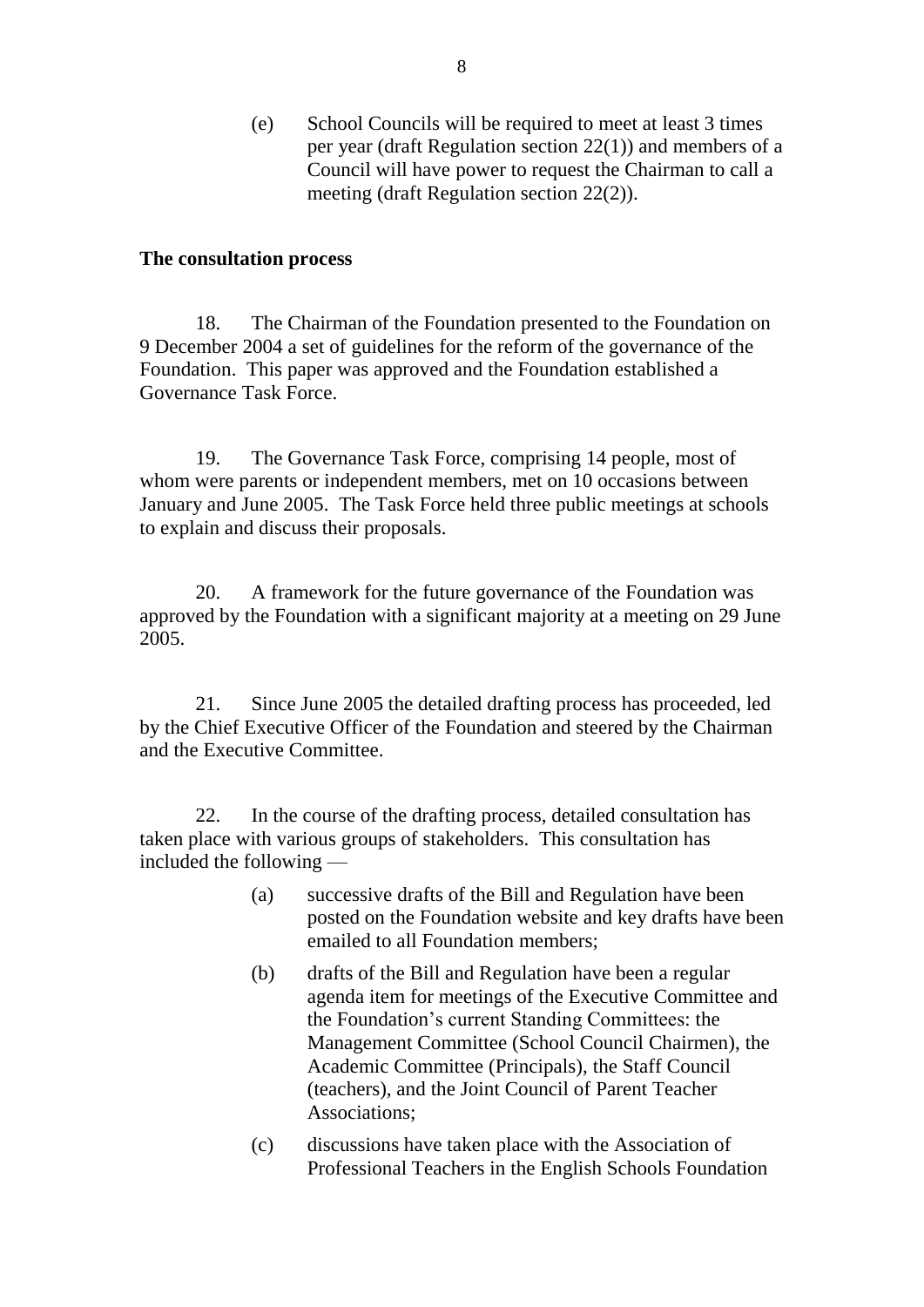and the Support Staff Association of the English Schools Foundation;

(d) detailed briefing meetings were offered to Foundation members and to parents on two separate occasions for each group.

23. At a meeting of the Foundation on 8 June 2006 the proposed amendments to the Ordinance and the proposed provisions of the draft Regulation were approved by 69 votes to 27 with 5 abstentions.

### **THE BILL**

- 24. The key provisions of the Bill are as follows
	- (a) **Clause 6** amends section 3 of the Ordinance to provide that the members of the Foundation shall be the persons who are members of the Board of Governors.
	- (b) **Clause 7** amends section 4 of the Ordinance to give the Foundation power to operate schools and provide educational services both in Hong Kong and elsewhere (section 4(1)). Section 4 also authorises the Foundation to delegate such matters as it thinks fit to a company controlled by it, with the effect that any schools operated by such a company shall be treated for governance purposes as if they were schools of the Foundation. The purpose of this clause is to make more transparent the objects and powers of the Foundation's associate company ESL.
	- (c) **Clause 8** also adds a new **section 5** which sets out the functions of the Board of Governors. These include setting the strategic direction of the Foundation, responsibility for the quality of education and overseeing the efficient use of resources.
	- (d) **Clause 8** also adds a new **section 6** which provides for the composition of the Board of Governors as follows —
		- 2 persons nominated by the members of the Legislative Council from among their own number;
		- 3 persons elected by the Chairmen of the School Councils from among their own number;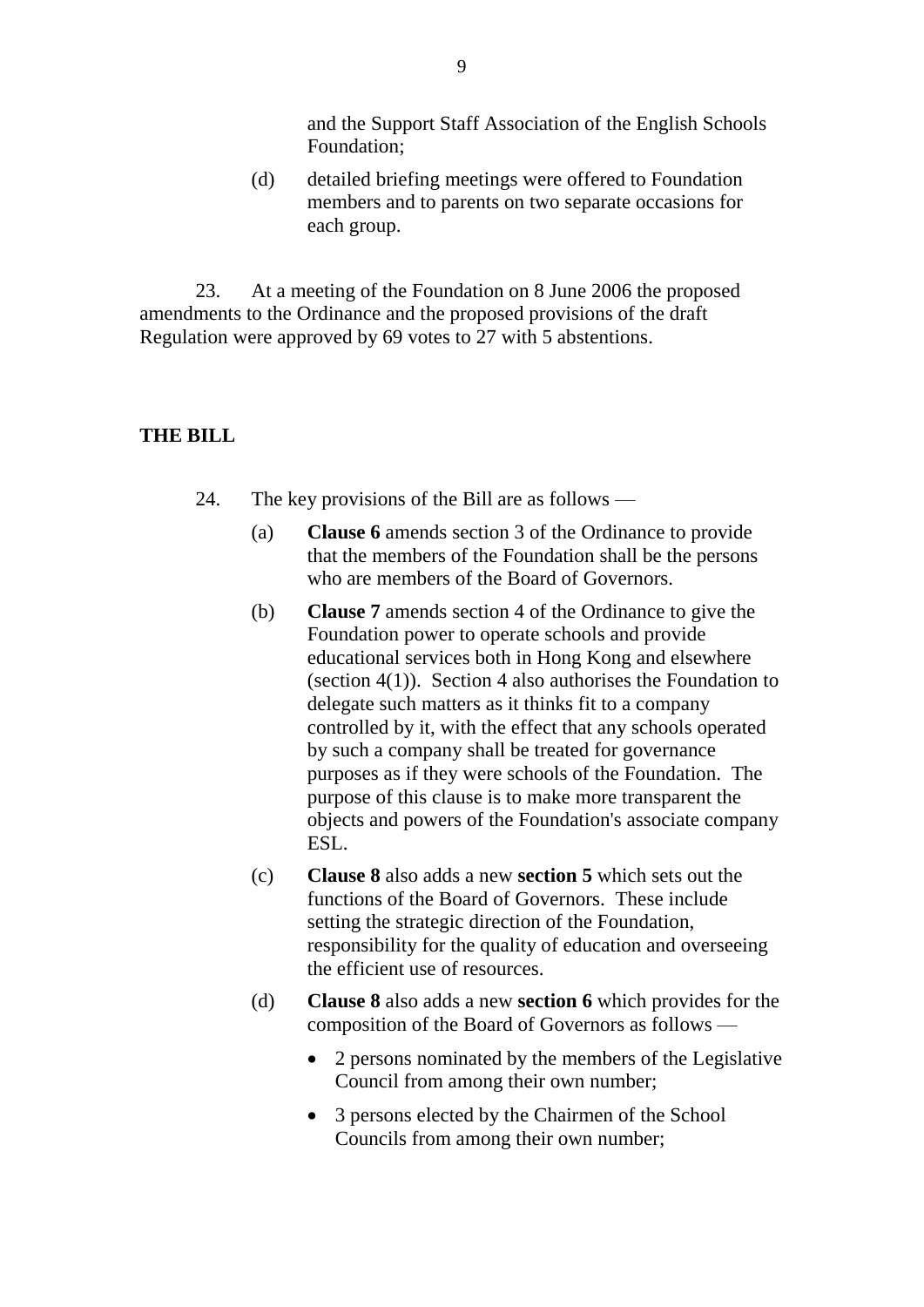- one person elected by the Committee of Parents from among the members of the committee;
- one person elected by the Principals of the schools of the Foundation from among their own number;
- 2 persons, one of whom is a teacher of primary level students and the other of secondary level students, elected by the Committee of Teaching Staff from among the members of the committee;
- one person elected by the Committee of Support Staff from among the members of the committee;
- 10 persons who are not eligible for nomination or election under any other paragraph of this section, nominated by the Nominating Committee; and
- the Chief Executive Officer, ex officio.
- (e) **Clause 8** also adds a new **section 7** dealing with meetings of the Board. This section —
	- (i) states that the Chief Executive Officer is not eligible to vote at meetings of the Board; and
	- (ii) establishes the quorum for meetings of the Board as not less than one-third of the Board's membership, a majority of whom must be external members including one of the officers of the Board, plus the Chief Executive Officer or his representative.
- (f) **Clause 8** also adds a new **section 8** which provides for the establishment of a Nominating Committee comprising —
	- 2 persons nominated by the Committee of School Council Chairmen from among the members of the committee;
	- 2 persons from the business sector, one of whom is nominated by The Hong Kong General Chamber of Commerce and the other by The British Chamber of Commerce in Hong Kong;
	- one person who is active in the field of higher education nominated by one of the following higher education institutions, namely —
		- The University of Hong Kong established by the University of Hong Kong Ordinance (Cap. 1053);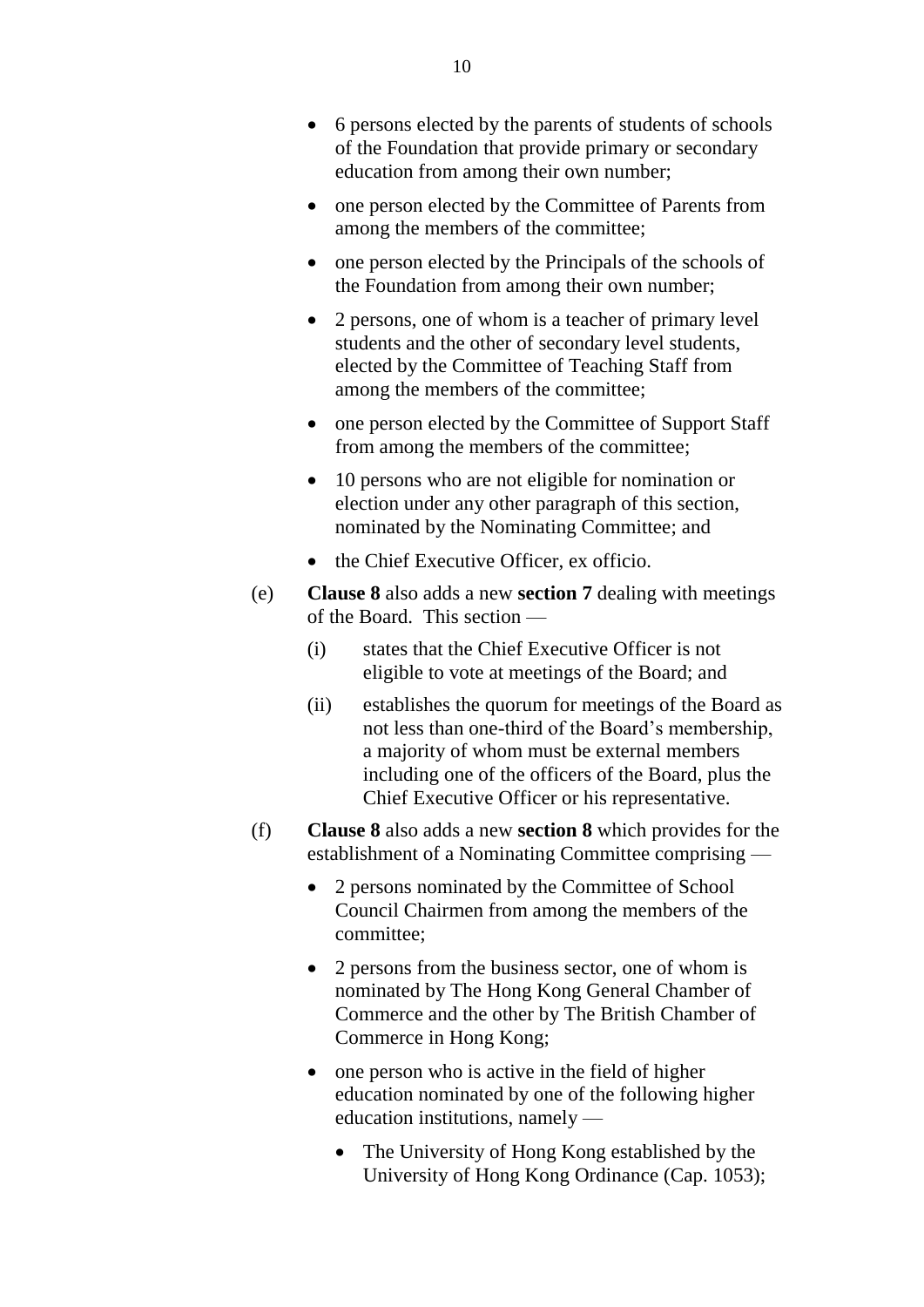- The Chinese University of Hong Kong established by The Chinese University of Hong Kong Ordinance (Cap. 1109);
- The Hong Kong Institute of Education established by The Hong Kong Institute of Education Ordinance (Cap. 444); and
- one person nominated by the Committee of Parents from among the members of the committee.

The Nominating Committee is required to have regard to the desirability of having as wide a range of experience and expertise represented on the Board as is practicable. It is also required to invite professional groups and business organisations to submit the names of persons eligible to be nominated to the Board.

- (g) **Clause 8** also adds a new **section 9** which provides for the establishment of standing committees for audit, finance and remuneration and terms and conditions of service. Section 11(2) of the draft Regulation provides that employees of the Foundation are not eligible to be members of these committees.
- (h) **Clause 8** also adds a new **section 10** which states that the officers of the Foundation shall be the Chairman, Vice-Chairman and Treasurer, and that these offices shall be honorary.
- (i) **Clause 8** also adds a new **section 11** which provides for the appointment of a Chief Executive Officer as the principal academic and administrative officer of the Foundation.
- (j) **Clause 8** also adds a new **section 12** which establishes 5 advisory committees whose members are —
	- Principals of schools of the Foundation;
	- Chairmen of School Councils of schools of the Foundation;
	- parents of students of schools of the Foundation that provide primary or secondary education;
	- **•** members of the teaching staff of schools of the Foundation that provide primary or secondary education;
	- members of support staff of schools of the Foundation that provide primary or secondary education.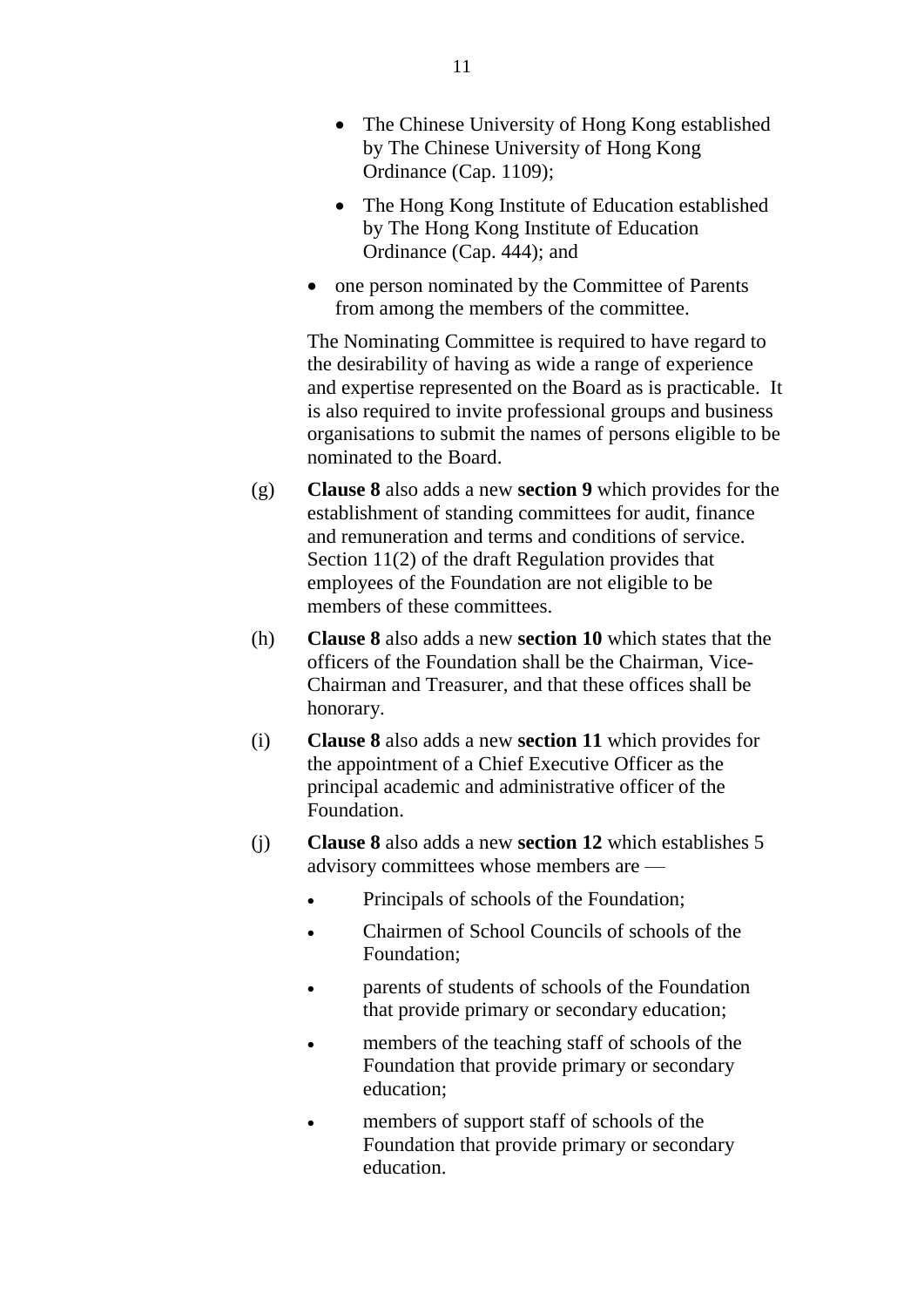- (k) **Clause 8** also adds a new **section 13** which sets out the functions of School Councils, including establishing the strategic direction of the school, monitoring the provision of education in the school, approving a curriculum for the school that is in accordance with the general curriculum strategy set by the Board and securing the efficient use of resources delegated to the school.
- (l) **Clause 8** also adds a new **section 14** which sets out the composition of School Councils as
	- a Chairman appointed by the Board;
	- an equal number being not less than 2 and not more than 4, of  $$ 
		- persons from the general community;
		- persons elected by teaching staff;
		- parents;
	- a representative of the support staff;
	- the CEO or his representative (ex-officio and nonvoting);
	- the Principal (ex-officio and non-voting).
- (m) **Clause 8** also adds a new **section 15** which provides for each school to have a Principal who is the principal academic and administrative officer of the school. The section also sets out the Principal's powers and duties.
- (n) **Clause 8** also adds a new **section 16** which provides for the establishment of a Parent Teacher Association for each school. By virtue of section 24 (1) of the draft Regulation, all parents will be members of the Parent Teacher Association of the school.
- (o) **Clause 8** also adds a new **section 17** which states that persons nominated, elected or appointed to the Board or to any School Council or committee are to act as members on a personal basis.
- (p) **Clause 9** amends section 18 of the Ordinance to allow the payment to employees of the Foundation of any dividend or bonus that is payable under their contract of employment.
- (q) **Clause 10** adds a new s**ection 20** which provides for the right of appeal to an Appeals Panel by employees of the Foundation whose employment is terminated or by parents of any student of a school of the Foundation who is expelled from school.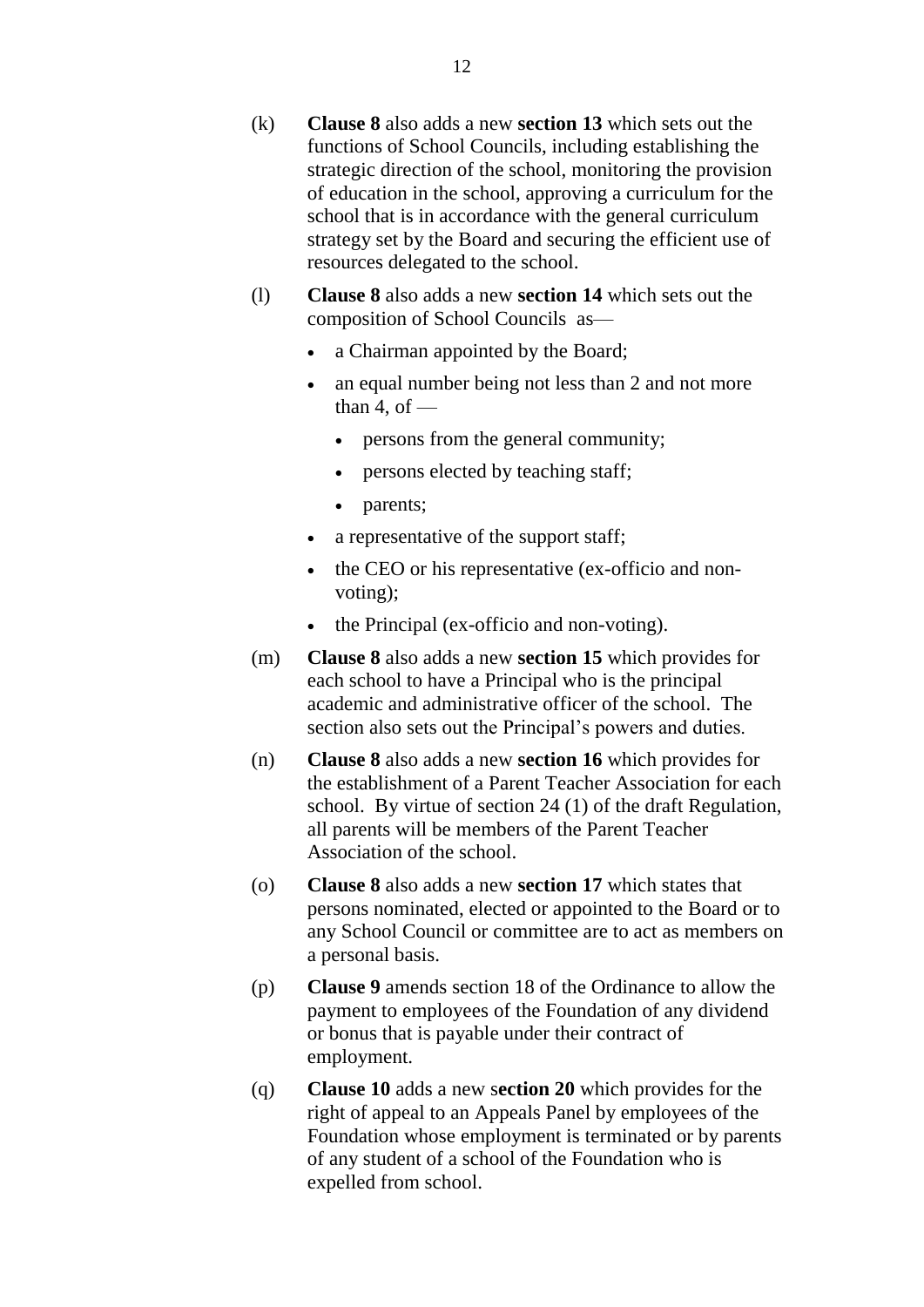- (r) **Clause 10** also adds a new **Section 21** to provide that no act or resolution of the Foundation or any of its subsidiary bodies shall be invalid by reason of any vacancy in the body concerned or any want of qualification or invalidity in the process by which an officer or member was nominated, elected or appointed.
- (s) **Clause 10** also adds a new **section 22** which confers on officers and members of the Foundation and its subsidiary bodies immunity from liability in civil proceedings for anything done in good faith as an officer or member.
- (t) **Clause 12** amends the regulation-making power under **section 24** to provide that a resolution of the Board for this purpose requires the approval of at least two-thirds of the members of the Board eligible to vote on the resolution. The existing subsection (2), which states that it shall not be necessary for any regulations made under this section to be published or laid on the table of the Legislative Council, is repealed.
- (u) **Clause 16** provides for the addition of a schedule setting out the transitional arrangements.

### **LEGISLATIVE TIMETABLE**

| 25. | The Legislative timetable is as follows $-$                             |                          |
|-----|-------------------------------------------------------------------------|--------------------------|
|     | Publication in the Gazette for the first time                           | 20.04.2007               |
|     | Publication in the Gazette for the second<br>time                       | 27.04.2007               |
|     | Publication in 'Sing Tao' Chinese language<br>daily newspaper           | 2.05.2007<br>& 3.05.2007 |
|     | Publication in 'Hong Kong Standard'<br>English language daily newspaper | 2.05.2007<br>& 3.05.2007 |
|     | First Reading and adjournment of Second<br><b>Reading Debate</b>        |                          |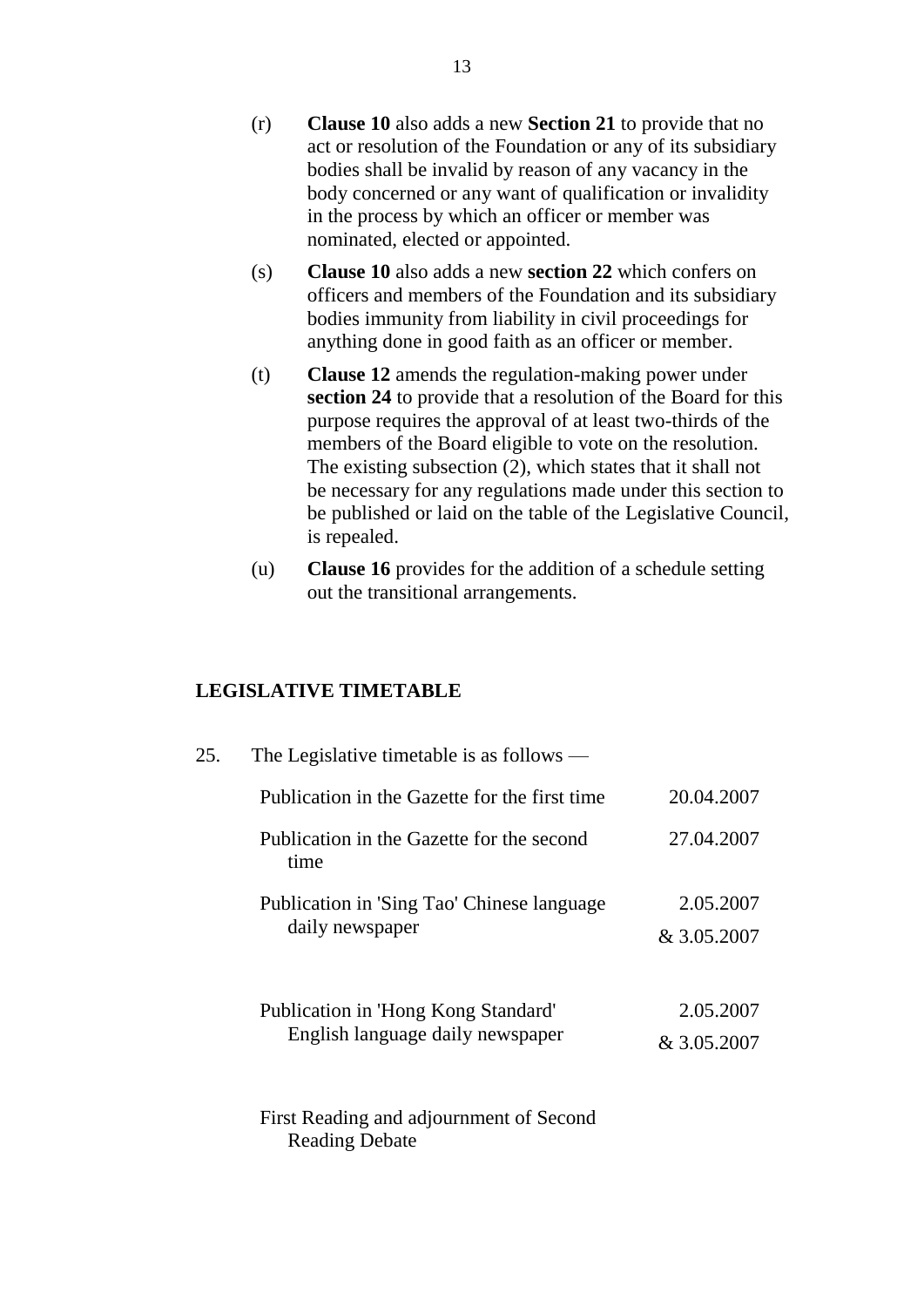Resumption of Second Reading Debate, Committee Stage Amendments and Third Reading To be notified

#### **PUBLICITY**

26. The Bill was published in the Gazette on 20 and 27 April 2007, and notice of the Bill was given by way of advertisements in 'Sing Tao' Chinese language daily newspaper and 'Hong Kong Standard' English language daily newspaper on 2 and 3 May 2007. In addition, a further press release will be issued by the Foundation upon completion of the Legislative process.

#### **ENQUIRIES**

27. Any enquiries about this brief can be directed to the office of the Hon Abraham Shek, Member of the Legislative Council, at Room 806, Manning House, 48 Queen's Road Central, Hong Kong, telephone number 2588 1060. fax number 2588 1623.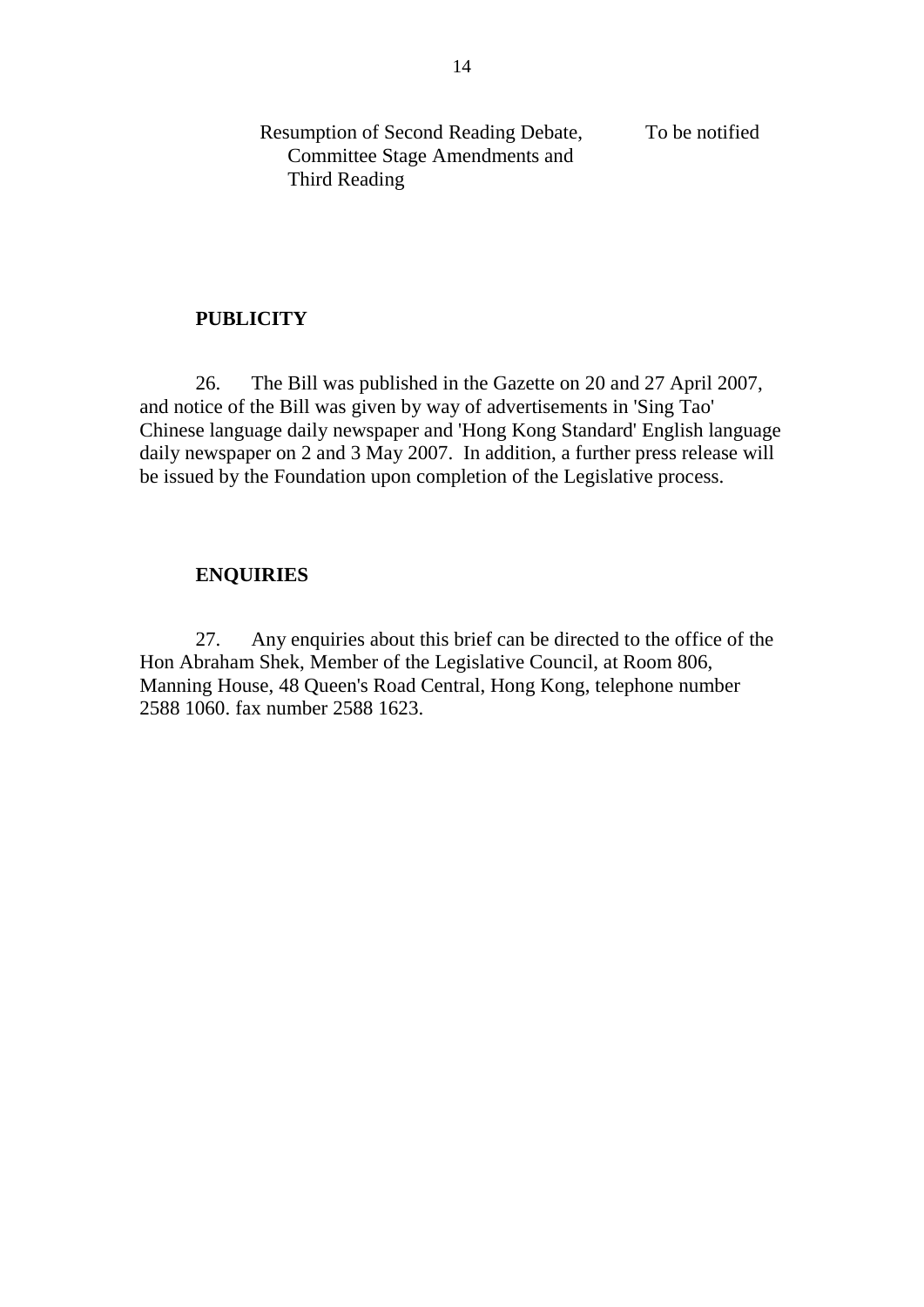#### **Annex B**

### **THE ENGLISH SCHOOLS FOUNDATION (GENERAL) REGULATION**

## **CONTENTS**

| Section |                | Page |
|---------|----------------|------|
|         | Commencement   |      |
| 2.      | Interpretation |      |

### *Board of Governors*

| 3. | Membership of Board of Governors                |               |
|----|-------------------------------------------------|---------------|
| 4. | Arrangements for meetings of Board of Governors | $\mathcal{L}$ |
| 5. | Formalities of meetings of Board of Governors   | 3             |
| 6. | Procedure at meetings of Board of Governors     | 4             |
| 7. | <b>Nominating Committee</b>                     |               |
|    |                                                 |               |

### *Standing Committees of Board of Governors*

| 8.  | <b>Audit Committee</b>             | 4 |
|-----|------------------------------------|---|
| 9.  | <b>Finance Committee</b>           | 6 |
| 10. | <b>Remuneration Committee</b>      | 6 |
| 11. | Membership of standing committees  |   |
| 12. | Proceedings of standing committees |   |

### *Officers of Foundation: Chief Executive Officer*

| 13. | Chairman, Vice-chairman and Treasurer                          | 10. |
|-----|----------------------------------------------------------------|-----|
| 14. | Consultation and communication between Chief Executive Officer |     |
|     | and staff on employment issues                                 | 10. |

### *Chief Executive Officer's Advisory Committees*

|    | Committee of Principals              |  |
|----|--------------------------------------|--|
| 16 | Committee of School Council Chairmen |  |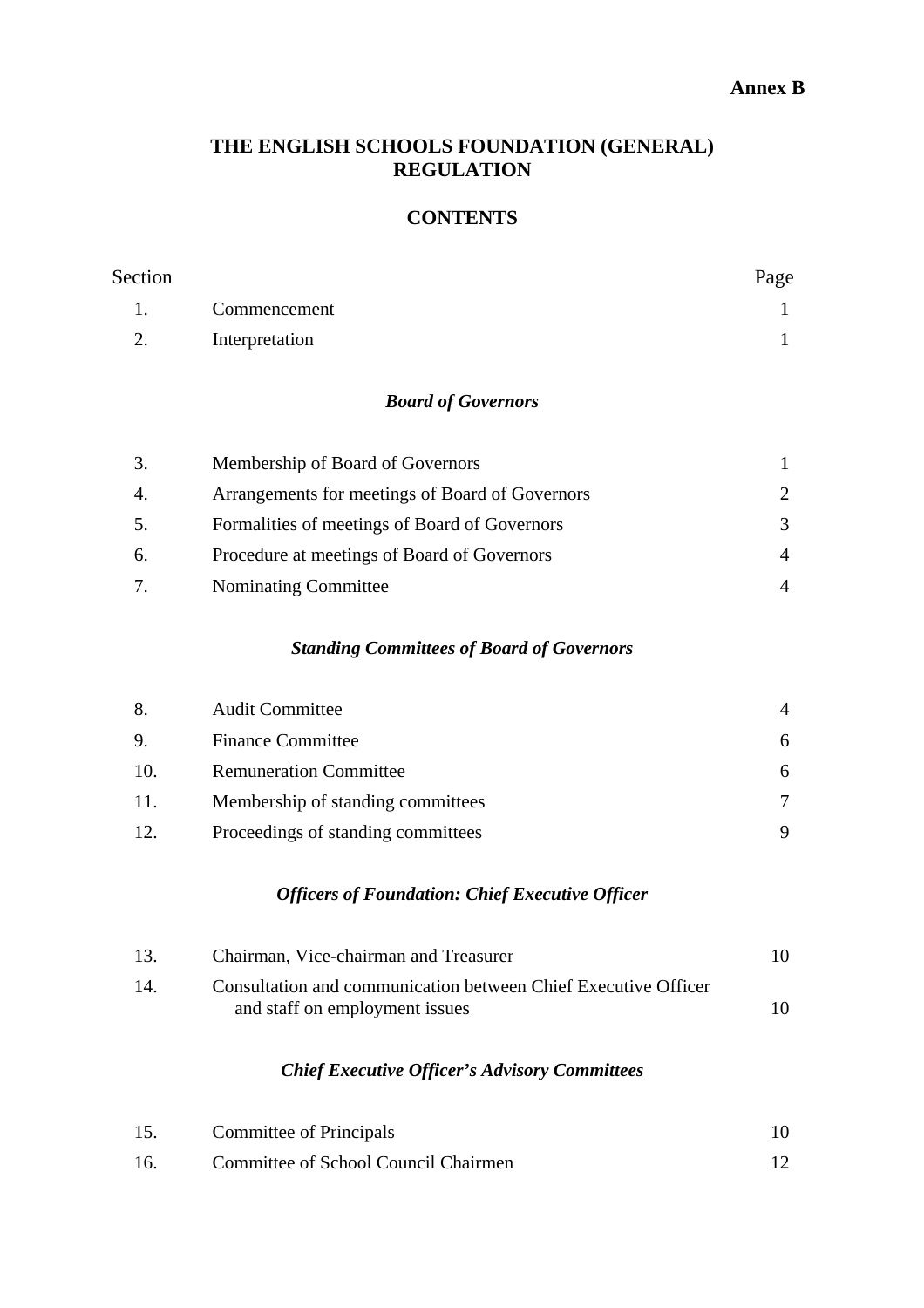| 17. | <b>Committee of Parents</b>     |    |
|-----|---------------------------------|----|
| 18. | Committee of Teaching Staff     |    |
| 19. | Committee of Support Staff      | 14 |
| 20. | Meetings of advisory committees |    |

# *School Councils, Principals and Staff of Schools*

| 21. | Membership of School Councils |  |
|-----|-------------------------------|--|
| 22. | Meetings of School Councils   |  |

## *Parent Teacher Associations*

| 23. | <b>Functions of Parent Teacher Associations</b>  |     |
|-----|--------------------------------------------------|-----|
| 24. | Membership fees of Parent Teacher Associations   | 19  |
| 25. | <b>Committees of Parent Teacher Associations</b> | 19  |
| 26. | Meetings of Parent Teacher Associations          | 20. |

#### *Miscellaneous*

| 27.        | Appeals Panel                    |    |
|------------|----------------------------------|----|
| 28.        | Code of conduct                  | 21 |
| 29.        | Election procedures              | 22 |
| 30.        | <b>Transitional arrangements</b> | 22 |
| Schedule 1 | Election procedures              | 22 |
| Schedule 2 | <b>Transitional arrangements</b> | 23 |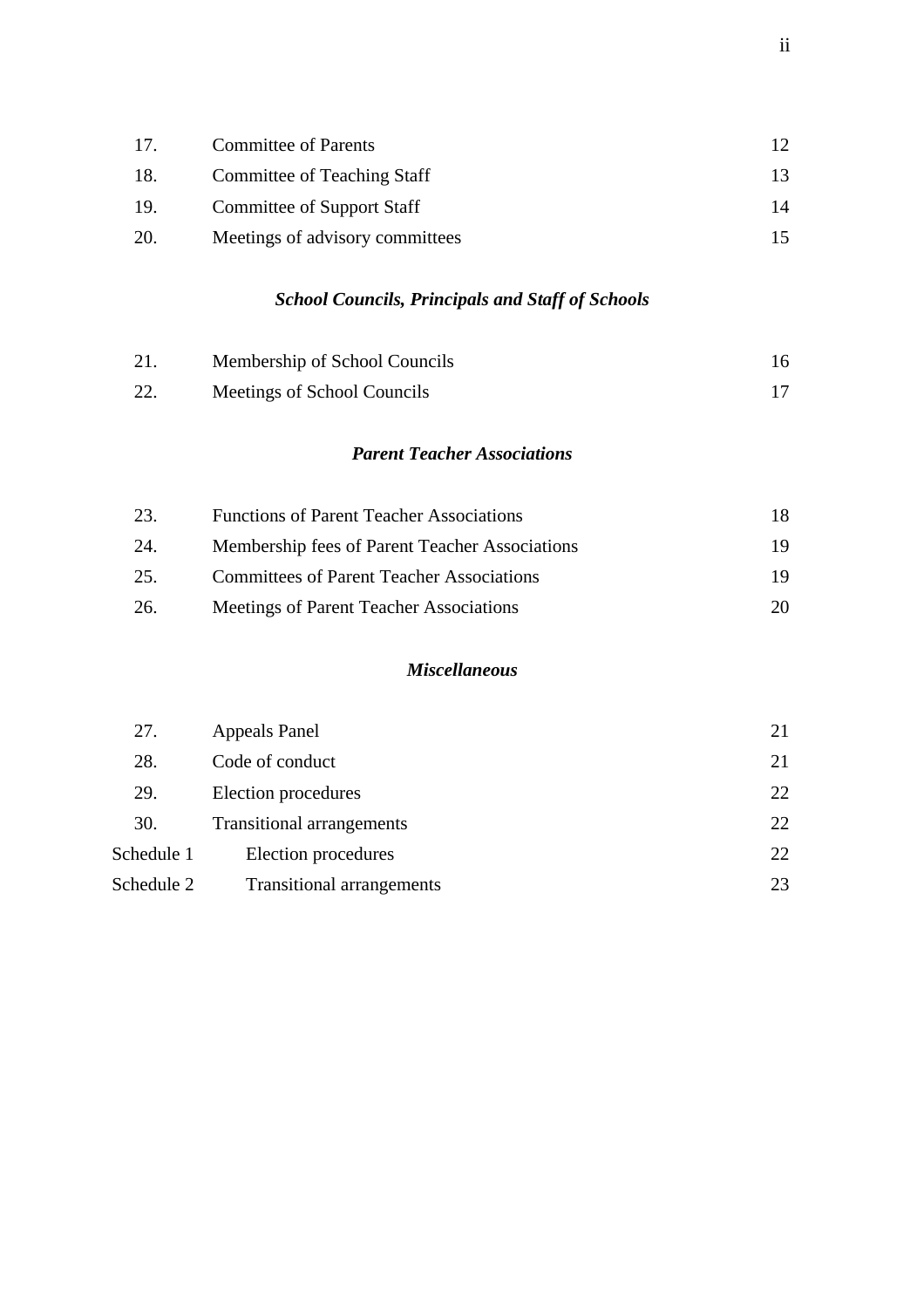## **THE ENGLISH SCHOOLS FOUNDATION (GENERAL) REGULATION**

(Made by The English Schools Foundation under section 24 of The English Schools Foundation Ordinance (Cap. 1117))

### **1. Commencement**

This Regulation shall come into operation on a day to be appointed by the Chairman of The English Schools Foundation by notice published in the Gazette.

#### **2. Interpretation**

In this Regulation, unless the context otherwise requires –

- "Audit Committee" (審計委員會) means the committee established by the Board of Governors under section 9(*a*) of the Ordinance;
- "Finance Committee" (財務委員會) means the committee established by the Board of Governors under section 9(*b*) of the Ordinance;

"Remuneration Committee" (薪酬委員會) means the committee established by the Board of Governors under section 9(*c*) of the Ordinance.

### *Board of Governors*

### **3. Membership of Board of Governors**

(1) If a member of the Board of Governors is absent from 3 meetings of the Board in succession or from half the meetings in any calendar year, and the Chairman of the Board receives no satisfactory explanation for the absence, the Chairman may declare the member's position to be vacant.

(2) Vacancies in the membership of the Board shall be filled as soon after they occur as is reasonably practicable.

(3) A member of the Board whose membership position becomes vacant shall continue to act as a member until the vacancy has been filled.

(4) If a member has given notice of his intended absence from Hong Kong for 3 months or more, the Board may appoint another person to act as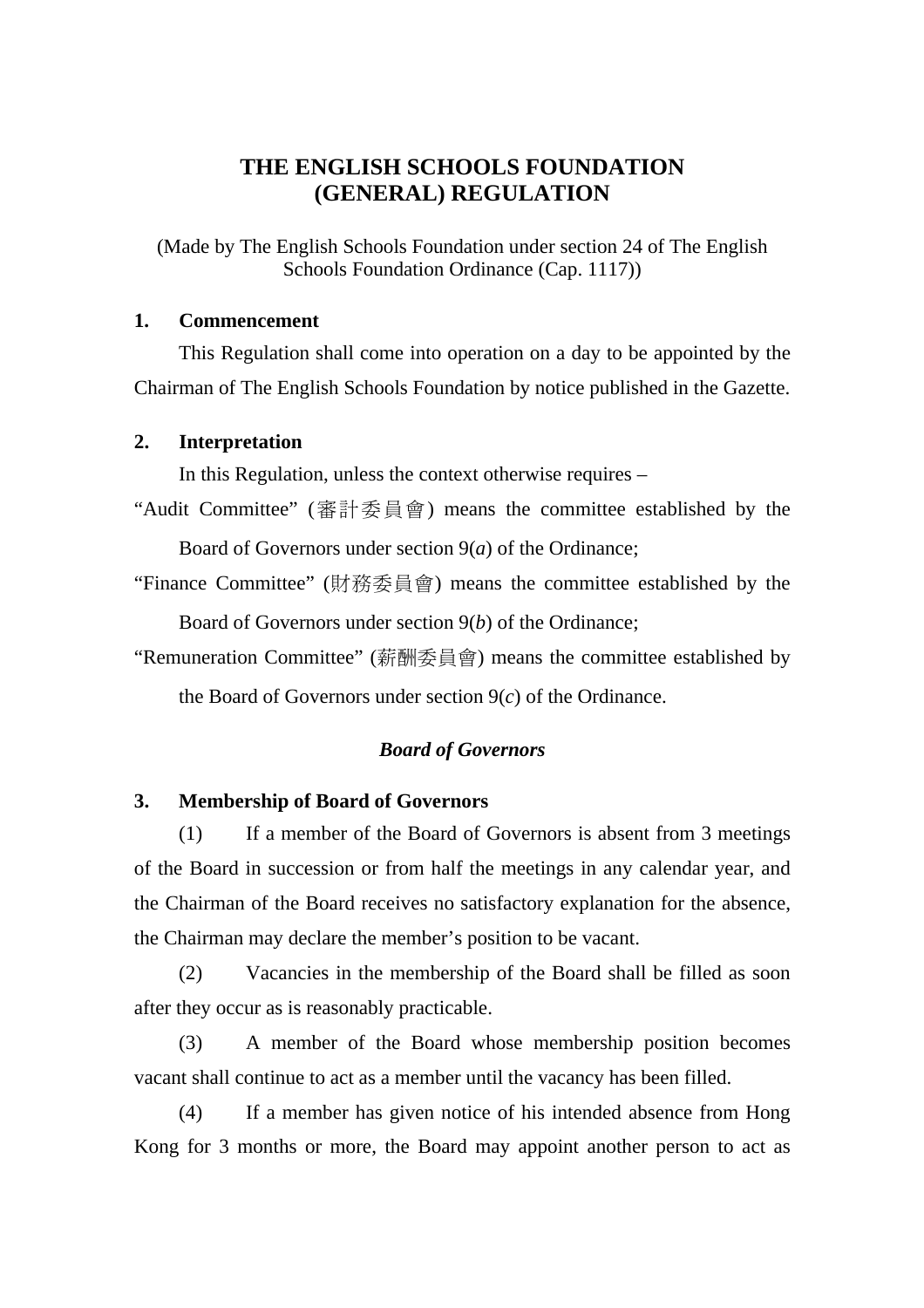member in his place during that absence; but an acting appointment so made shall cease to have effect on the return of the absent member to Hong Kong.

(5) If a member ceases to be eligible for nomination or election as a member for the purposes of the provision of the Ordinance under which his nomination or election was made, the Chairman shall, upon the matter coming to his knowledge, declare the member's position to be vacant.

(6) The person who is the Chairman, Vice-chairman or Treasurer of the Board may be removed from office by resolution of the Board approved by two-thirds of the members of the Board who are eligible to vote on the resolution.

(7) The person who is the Chairman, Vice-chairman or Treasurer of the Board may resign his office by giving notice in writing to the Board.

(8) Any member of the Board may resign his membership by giving notice in writing to the Board.

(9) The Board may invite other persons to attend meetings of the Board, in order to broaden the range of experience and expertise available to it.

(10) In this section, a reference to a member of the Board is a reference to a member other than an ex officio member.

### **4. Arrangements for meetings of Board of Governors**

(1) The Board of Governors shall meet at least 6 times in each academic year.

(2) Not less than 1 month before the end of each academic year, the Chairman of the Board shall publish the dates for meetings of the Board to be held in accordance with subsection (1) for the next academic year.

(3) If any 5 members of the Board request the Chairman of the Board in writing to convene a meeting of the Board, the Chairman shall call a meeting of the Board to be held on a date within 14 days of his receipt of the request.

(4) The Chairman may at any time call a meeting of the Board by giving to the members, not less than 14 days before the meeting, notice in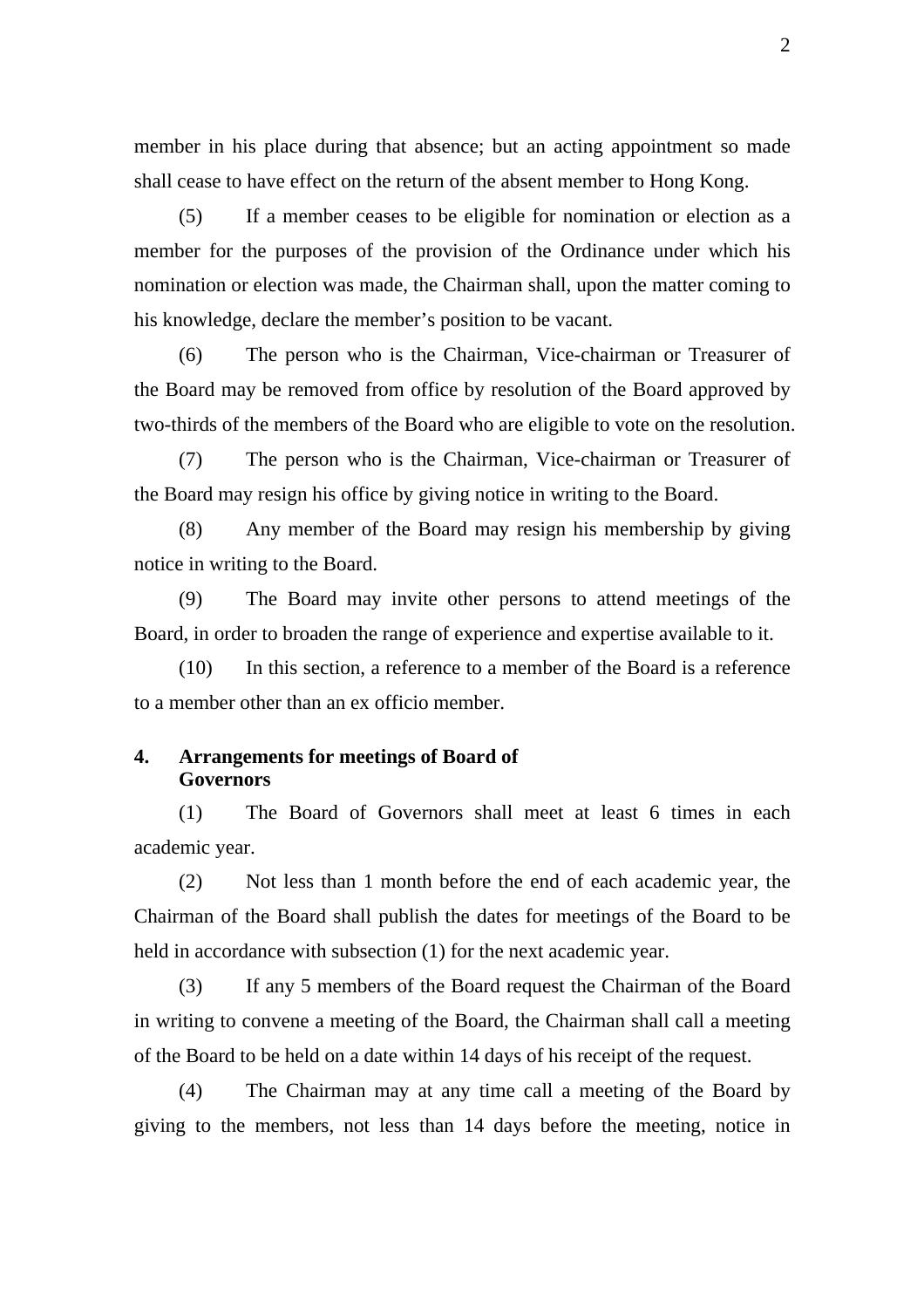writing of the meeting and of the nature of the business to be transacted at the meeting.

- (5) Any urgent business of the Board arising may be dealt with
	- (*a*) by the Chairman in consultation with either the Vicechairman or the Treasurer, after taking the advice of the Chief Executive Officer; or
	- (*b*) at a meeting of the Board convened for the purpose, to be held not less than 3 days after receipt by the members of the Board of notice in writing of the meeting and of the business in question,

but any decision taken by the Chairman under paragraph (*a*) shall be reported to the Board by the Chairman at the next meeting of the Board.

(6) Where for any reason a date fixed for a meeting under subsection (2) is vacated the Chairman shall fix an alternative date and shall give members notice in writing of the alternative date.

### **5. Formalities of meetings of Board of Governors**

(1) The Chairman of the Board shall preside at any meeting of the Board at which he is present.

- (2) In the absence of the Chairman
	- (*a*) the Vice-chairman shall preside; or
	- (*b*) if the Vice-chairman also is absent, a person elected by the members present from among their own number, in an election to be arranged by the Chief Executive Officer or his representative, shall preside,

and a person so presiding shall have all the powers and duties of the Chairman as regards the conduct of business at the meeting.

(3) Except for matters of a minor and routine nature, which may be dealt with by circulation of information among members, all business of the Board shall be decided by a majority of votes at a meeting of the Board.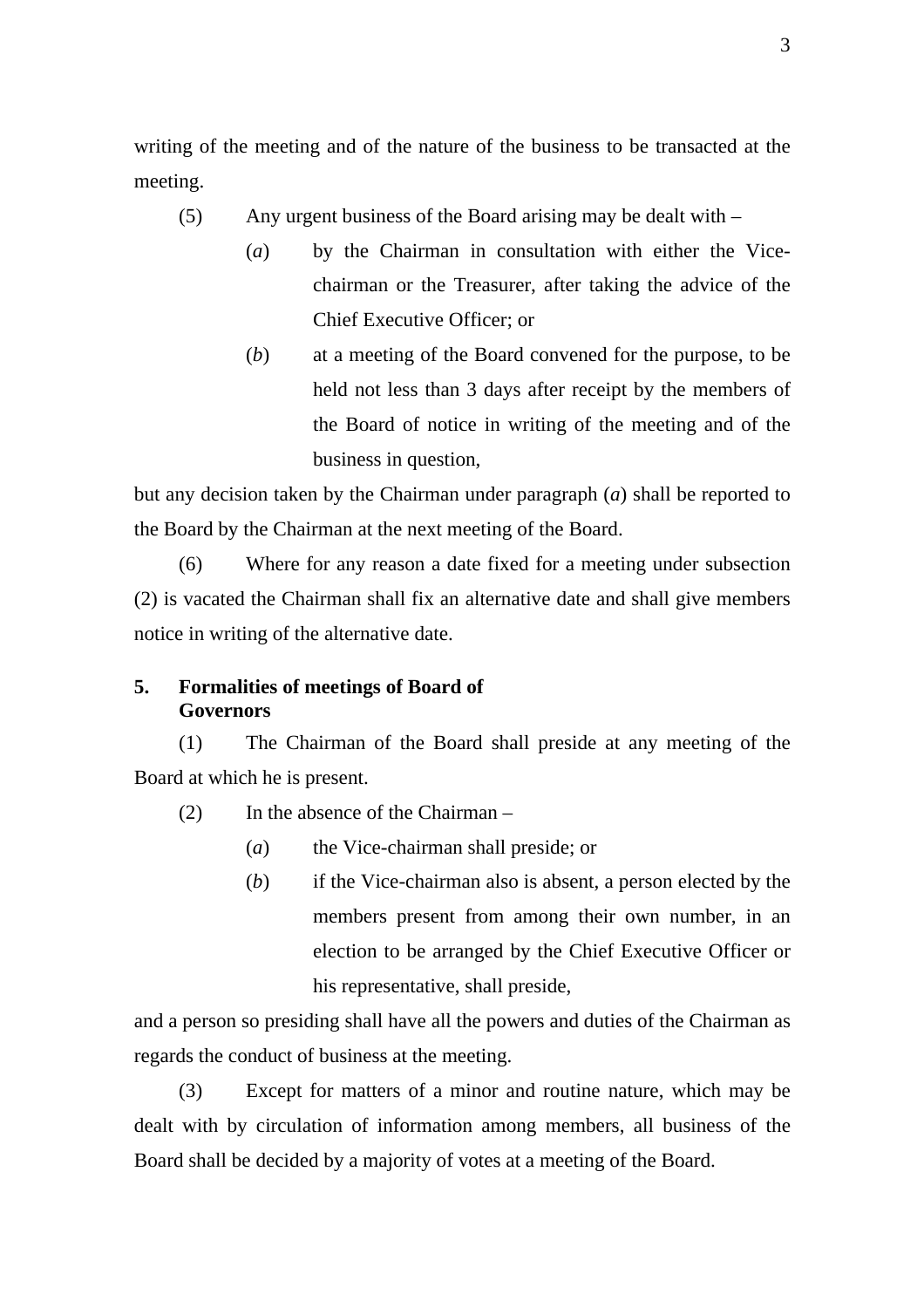**6. Procedure at meetings of Board of Governors** 

(1) The Board of Governors shall determine its own procedure, and shall make its determinations available in writing for the information of members.

(2) A formal record shall be kept of the proceedings of meetings of the Board.

(3) In the case of an equality of votes the Chairman of the meeting shall have a second or casting vote.

(4) In the case of an issue of confidence, the relevant officer or the Chief Executive Officer or his representative present at the meeting may be asked by a majority of the members present to leave the meeting, but an absence from a meeting under this subsection shall not affect the question of a quorum for the meeting.

(5) The Chief Executive Officer may require any employee of the Foundation to be present at a meeting of the Board.

#### **7. Nominating Committee**

(1) The term of office of a member of the Nominating Committee shall be 3 years.

(2) A member of the Nominating Committee is eligible for renomination or reappointment, but no person shall serve as a member consecutively for more than 2 terms.

(3) The members of the Nominating Committee shall elect a Chairman from among their own number.

(4) The Chief Executive Officer shall act as secretary to the Nominating Committee.

#### *Standing Committees of Board of Governors*

### **8. Audit Committee**

(1) The Audit Committee shall comprise –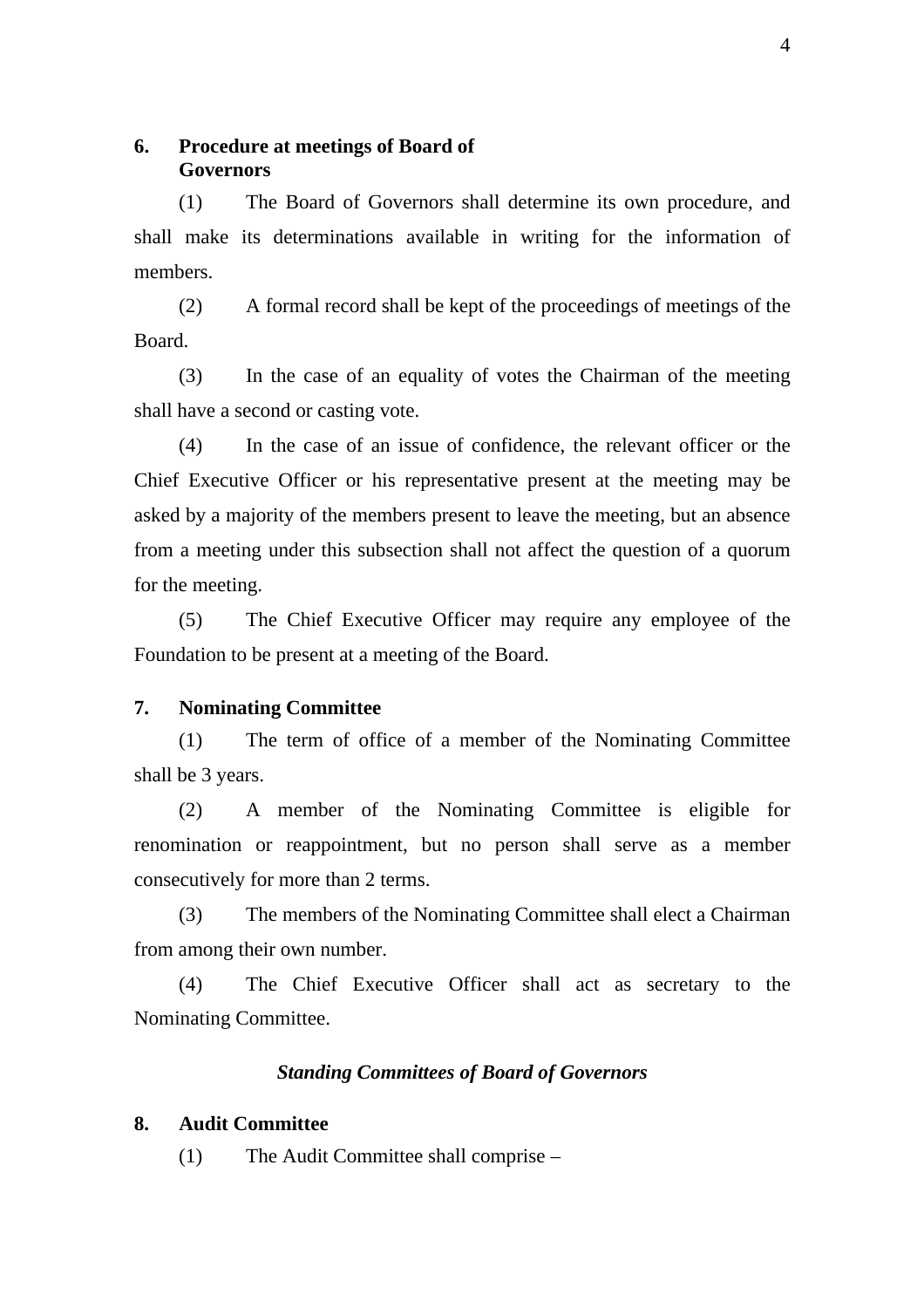- (*a*) up to 3 persons appointed by the Board of Governors from among the independent members of the Board; and
- (*b*) up to 2 persons appointed by the committee members appointed under paragraph (*a*).

(2) The Chief Executive Officer and the senior finance executive of the Foundation may attend any meeting of the Committee other than a meeting held in private with the external auditors of the Foundation.

(3) The Committee shall meet in private with the external auditors of the Foundation on at least one occasion in each year.

(4) In advising the Board, the Committee shall, with the assistance of the Chief Executive Officer and the senior finance executive of the Foundation –

- (*a*) review the Foundation's financial reporting processes and internal controls;
- (*b*) recommend persons for appointment as external auditors;
- (*c*) advise on the scope of the audit to be carried out by the external auditors and monitor the implementation of any recommendation they may make in that regard;
- (*d*) monitor and review the work of the internal audit service;
- (*e*) review the annual financial statements of the Foundation;
- (*f*) consider any audit-related matters arising from the reports of external bodies;
- (*g*) make such recommendations to the Board as it thinks necessary to secure the good corporate governance of the Foundation,

and for these purposes the Committee may as it thinks fit investigate any activity, require information from any employee and obtain outside professional advice in carrying out its activities.

(5) The Committee shall meet at least 3 times in each academic year.

(6) If any 3 members of the Committee request the Chairman in writing to convene a meeting of the Committee, the Chairman shall call a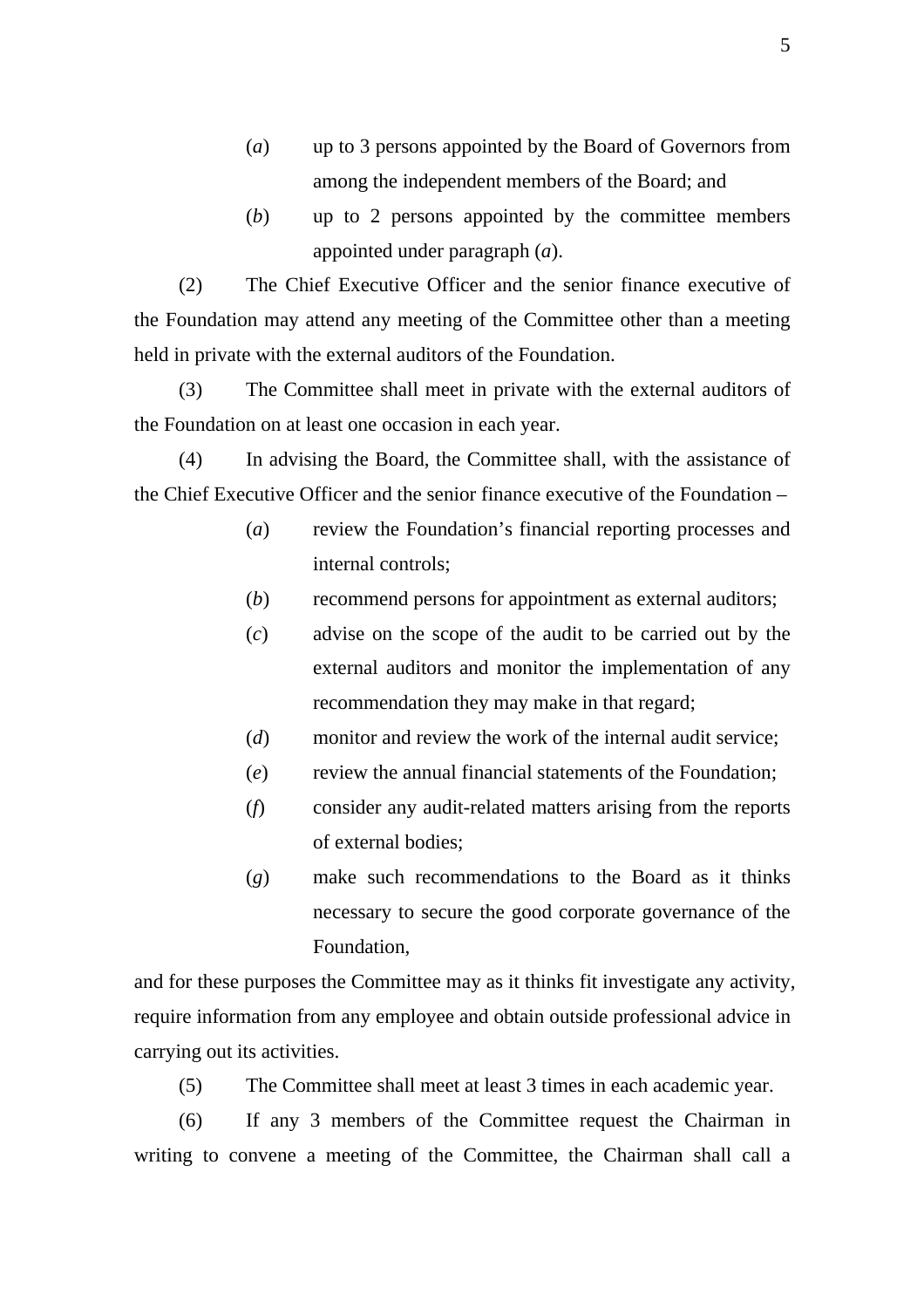meeting of the Committee to be held on a date within 14 days of his receipt of the request.

### **9. Finance Committee**

- (1) The Finance Committee shall comprise
	- (*a*) at least one and not more than 2 persons appointed by the Board of Governors from among the independent members of the Board;
	- (*b*) the Treasurer of the Foundation, ex officio;
	- (*c*) a School Council Chairman, who is not a member of the Board of Governors, appointed by the Board; and
	- (*d*) 2 persons appointed by the members of the Committee appointed under, or who are members by virtue of, paragraphs  $(a)$ ,  $(b)$  and  $(c)$ .

(2) The Chief Executive Officer and the senior finance executive of the Foundation may attend meetings of the Committee to assist the Committee in its work.

- (3) In advising the Board, the Committee shall
	- (*a*) prepare recommendations on long and medium term financial strategy including investments;
	- (*b*) recommend annually a budget;
	- (*c*) recommend annually a set of accounts;
	- (*d*) recommend and keep under review a programme of capital expenditure;
	- (*e*) receive regular monitoring reports on income and expenditure;
	- (*f*) review and recommend annually fee levels.

### **10. Remuneration Committee**

(1) The Remuneration Committee shall comprise –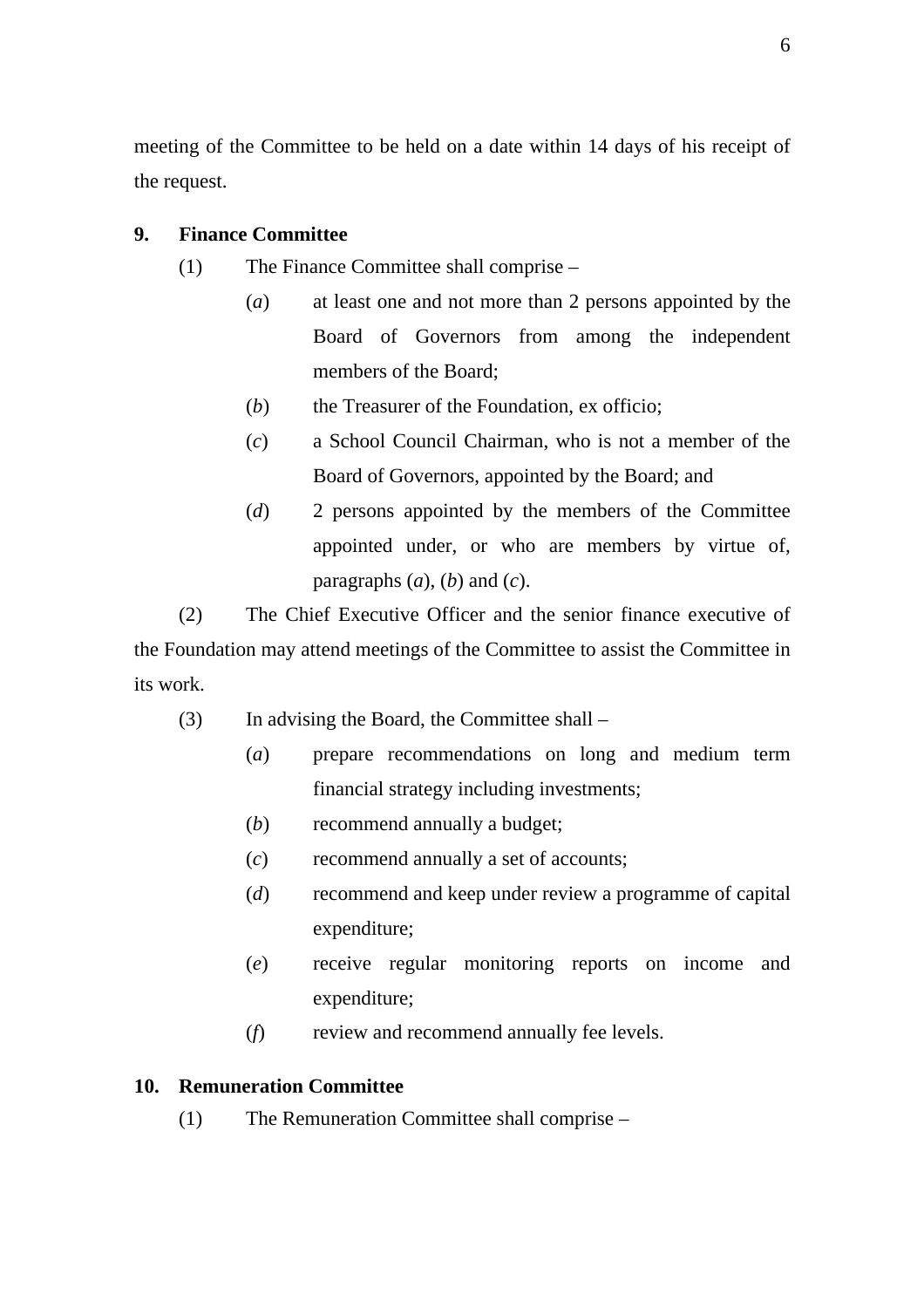- (*a*) at least one and not more than 2 persons appointed by the Board of Governors from among the independent members of the Board;
- (*b*) a School Council Chairman, who is not a member of the Board of Governors, appointed by the Board; and
- (*c*) at least one and not more than 2 persons appointed by the members of the Committee appointed under paragraphs (*a*) and (*b*).

(2) The Chief Executive Officer and the senior human resources executive of the Foundation may attend meetings of the Committee to assist the Committee in its work.

- (3) In advising the Board, the Committee shall
	- (*a*) keep under review the remuneration, terms and conditions of service and benefits of the employees of the Foundation, having regard to market conditions and good employment practice;
	- (*b*) appraise the financial implications of any proposed revisions to the salaries, terms and conditions of service and benefits of employees of the Foundation;
	- (*c*) advise the Board on revisions to its policy on remuneration, terms and conditions of service and benefits for employees of the Foundation;
	- (*d*) ensure that appropriate arrangements are made for consulting and communicating with employees of the Foundation in relation to matters concerning salaries, terms and conditions of service and benefits.

#### **11. Membership of standing committees**

(1) The Board shall appoint one of the members of each standing committee to be the Chairman of the committee.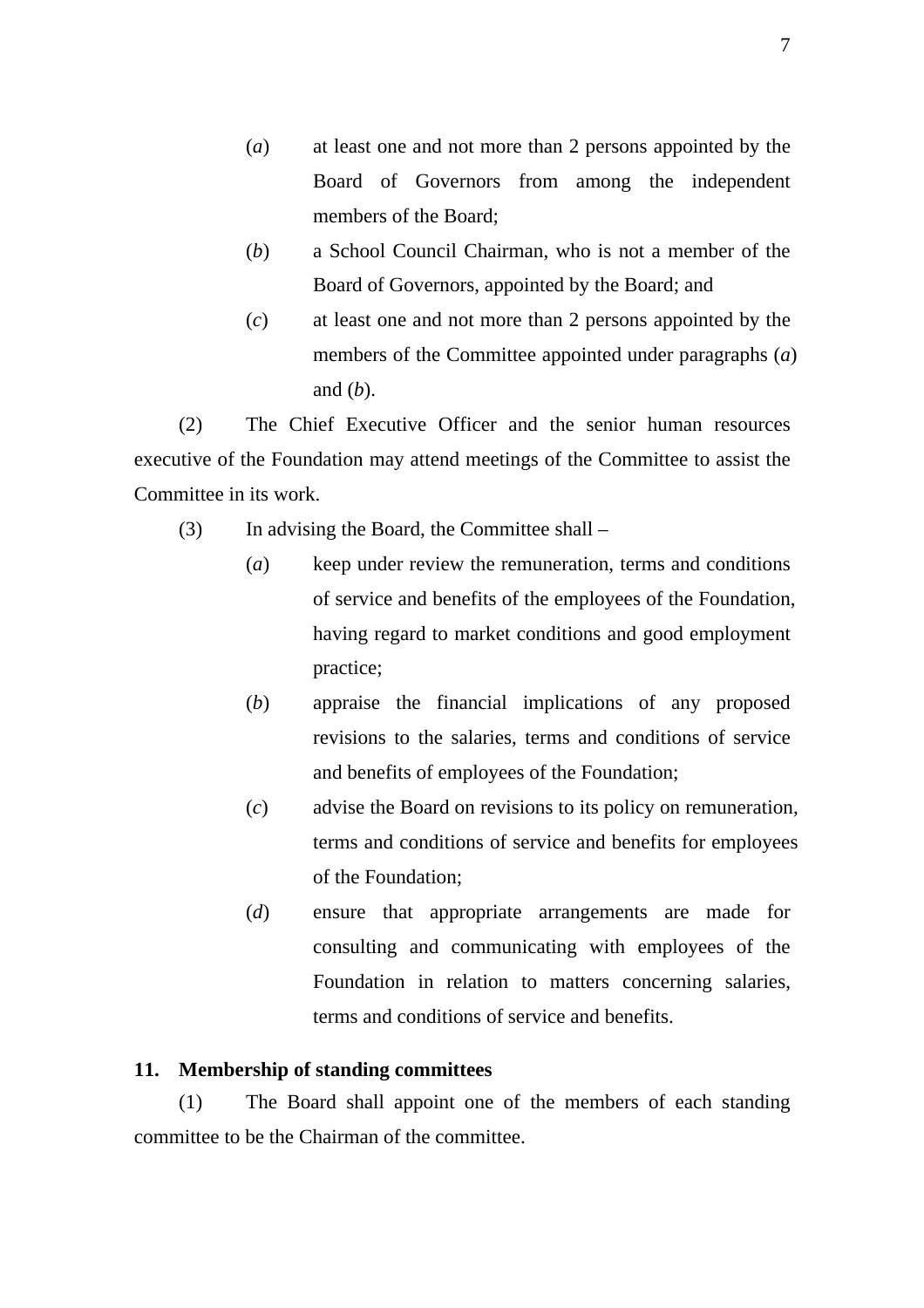(2) A person who is an employee of the Foundation is not eligible for appointment as a member of a standing committee.

(3) If a member of a standing committee is absent from 3 meetings of the committee in succession or from half the meetings of the committee in any calendar year, and the Chairman of the committee receives no satisfactory explanation for the absence, the Chairman may declare the member's position to be vacant.

(4) Vacancies in the membership of a standing committee shall be filled as soon after they occur as is reasonably practicable.

(5) A member of a standing committee whose membership position becomes vacant shall continue to act as a member until the vacancy has been filled.

(6) If a member has given notice of his intended absence from Hong Kong for 3 months or more, the committee may appoint another person to act as member in his place during that absence; but an acting appointment so made shall cease to have effect on the return of the absent member to Hong Kong.

(7) If a member ceases to be eligible for appointment as a member for the purposes of the provision under which he was appointed as a member, the Chairman of the committee shall, upon the matter coming to his knowledge, declare the member's position to be vacant.

(8) The person who is the Chairman of a standing committee may resign his office by giving notice in writing to the Board.

(9) Any member of a standing committee may resign his membership by giving notice in writing to the Board.

(10) A standing committee may invite other persons to attend meetings of the committee, in order to broaden the range of experience and expertise available to it.

(11) The term of office of a member appointed under section  $8(1)(b)$ ,  $9(1)(d)$  or  $10(1)(c)$  ("co-opted member") shall be 3 years.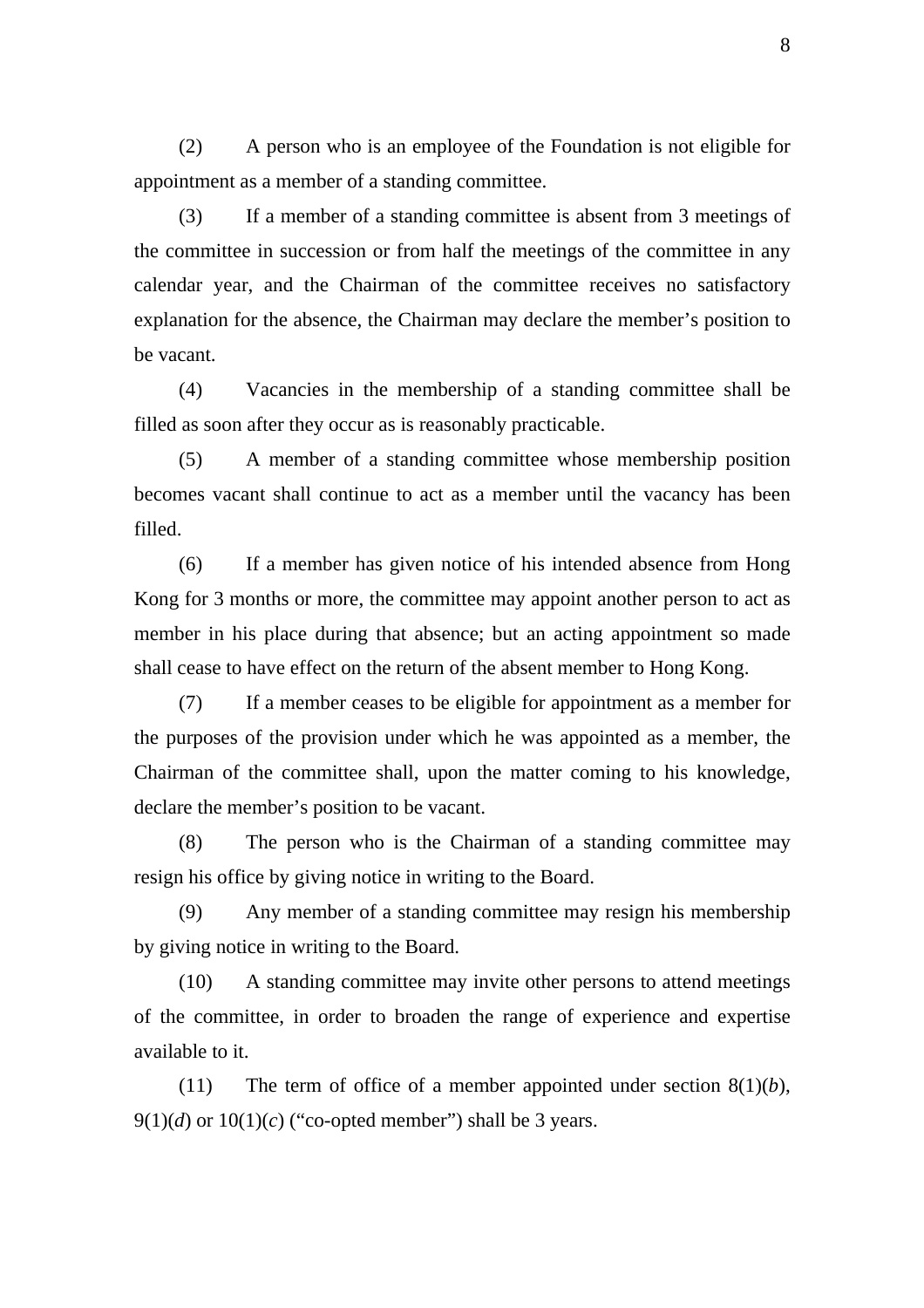(12) An appointed member of a committee is eligible for reappointment as a member at the end of his first term of office, but no person shall serve as an appointed member of the same standing committee consecutively for more than 2 terms or 6 years, whichever is the shorter.

#### **12. Proceedings of standing committees**

(1) A formal record shall be kept of the proceedings of every meeting of a standing committee, and a copy of that record shall be provided to the Board of Governors as soon after the meeting as is reasonably practicable.

(2) Except for matters of a minor and routine nature, which may be dealt with by circulation of information among members, all business of a standing committee shall be decided by a majority of votes at a meeting of the committee; in the case of an equality of votes the Chairman of the meeting shall have a second or casting vote.

(3) Not less than 1 month before the end of each academic year, the Chairman of each standing committee shall publish the dates for meetings of the committee for the next academic year (but nothing in this section shall preclude the calling or holding of a meeting under any other provision of this Regulation).

(4) The Chairman of a standing committee may call a meeting of the committee by giving to the members, not less than 14 days before the meeting, notice in writing of the meeting and of the nature of the business to be transacted at the meeting.

(5) Each standing committee shall report to the Board of Governors at least once in each year.

(6) Where for any reason a date fixed for a meeting of a standing committee under subsection (3) is vacated the Chairman of the committee shall fix an alternative date and shall give the members notice in writing of the alternative date.

(7) In relation to matters not otherwise provided for in the regulations, the Board of Governors shall determine the procedure of the standing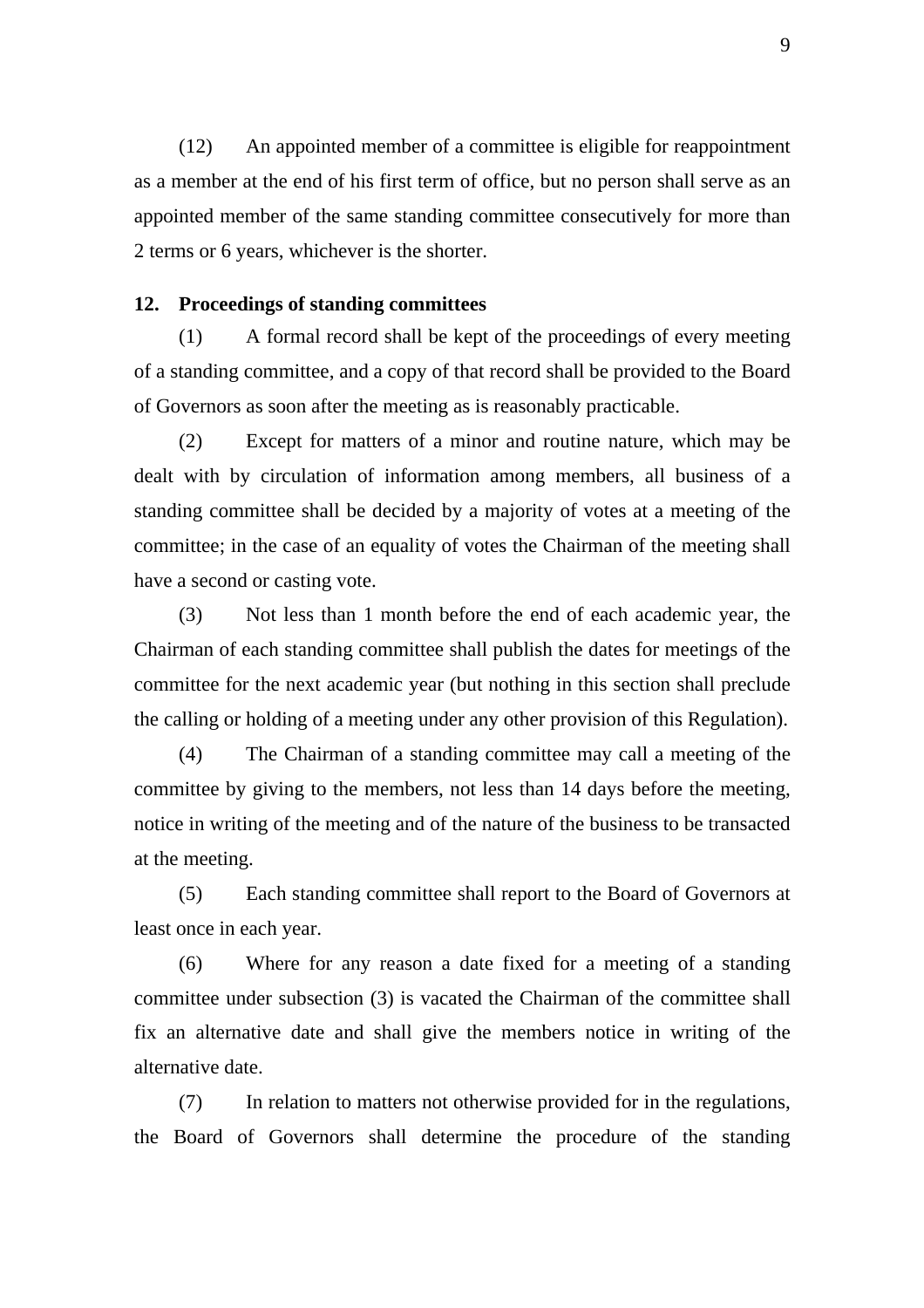committees and shall make its determinations available in written form for the information of the members of the committees.

#### *Officers of Foundation: Chief Executive Officer*

### **13. Chairman, Vice-chairman and Treasurer**

If for any reason the person who is the Chairman of the Foundation is unable to perform the duties of the Chairman, the person who is the Vicechairman of the Foundation may act as the Chairman in his place and shall, while acting, have all the powers and duties of the Chairman.

### **14. Consultation and communication between Chief Executive Officer and staff on employment issues**

(1) The Chief Executive Officer shall establish procedures to consult and communicate with the employees of the Foundation on matters of remuneration, terms and conditions of service and benefits.

(2) Where the Association of Professional Teachers in English Schools Foundation Schools or the Support Staff Association of the English Schools Foundation has nominated representatives from among its members to communicate with the Chief Executive Officer on behalf of the association, then, for the purposes of subsection (1), any consultation or communication by the Chief Executive Officer with those representatives shall be regarded as consultation or communication with every member of the association.

(3) The agenda for any meeting between the Chief Executive Officer and any representative of an association mentioned in subsection (2) shall be as agreed by the Chief Executive Officer and the Chairman of the association.

#### *Chief Executive Officer's Advisory Committees*

#### **15. Committee of Principals**

(1) The Committee of Principals shall comprise –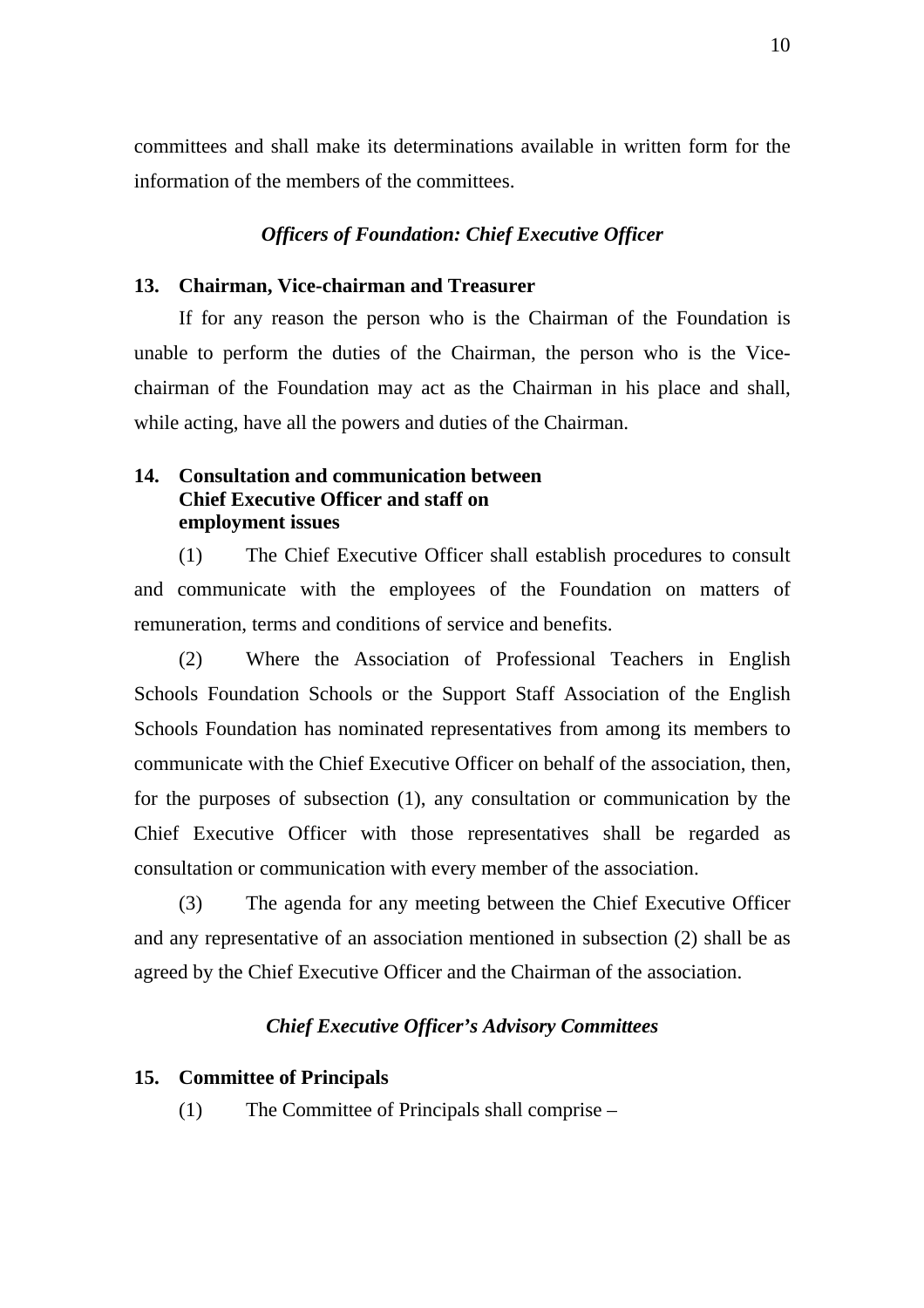- (*a*) the Principal of each school of the Foundation that provides primary or secondary education; and
- (*b*) not more than 3 persons elected by the Principals of schools of the Foundation that provide nursery or kindergarten education only from among their own number.

(2) For the purposes of section 12(2) of the Ordinance, matters that affect the interests of Principals of schools of the Foundation include –

- (*a*) the development of an educational vision and strategy for the Foundation and the schools of the Foundation;
- (*b*) the execution of the Foundation's education strategy within the schools of the Foundation;
- (*c*) the curriculum, teaching and learning strategies and assessment and reporting procedures of schools of the Foundation;
- (*d*) the performance management and professional development of all staff within the schools of the Foundation;
- (*e*) the promotion of the welfare, standards of behaviour and quality of education of students of schools of the Foundation;
- (*f*) the maintenance and development of effective communication with parents of students of schools of the Foundation, alumni of those schools and the wider community;
- (*g*) the securing of a clear and coherent identity and collaborative culture across all the schools of the Foundation.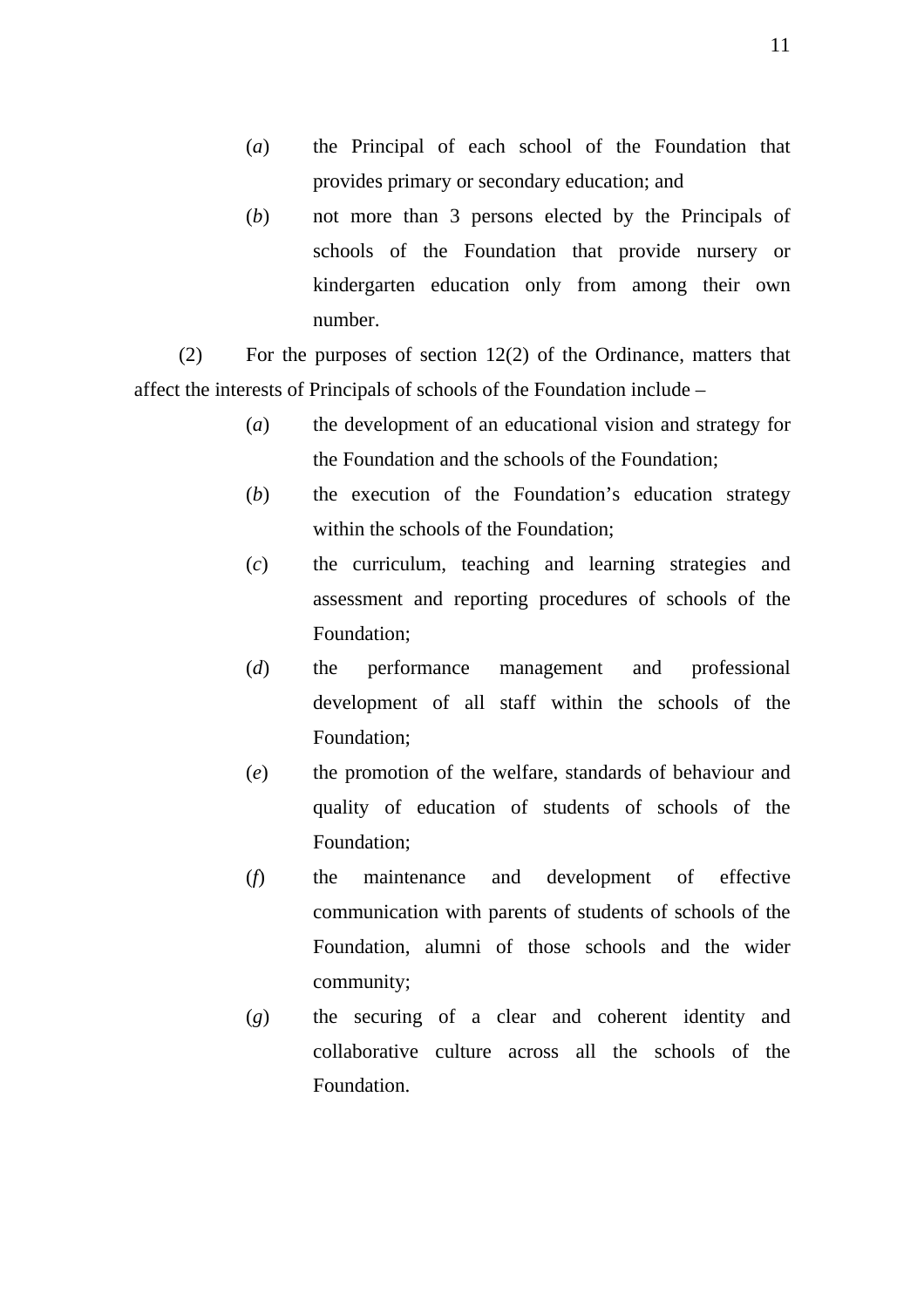### **16. Committee of School Council Chairmen**

(1) The Committee of School Council Chairmen shall comprise the Chairman of each of the School Councils.

(2) For the purposes of section 12(2) of the Ordinance, matters that affect the interests of Chairmen of School Councils of schools of the Foundation shall include –

- (*a*) the governance and strategic development of the Foundation and schools of the Foundation;
- (*b*) the distribution and management of funding and the capital programme;
- (*c*) the development and management of the staff of schools of the Foundation;
- (*d*) the development of effective communications with parents and the wider community.

### **17. Committee of Parents**

- (1) The Committee of Parents shall comprise
	- (*a*) the Chairman of the Parent Teacher Association of each school of the Foundation;
	- (*b*) one parent member of each of the School Councils, elected by the parent members of each School Council from among their own number; and
	- (*c*) the parent members of the Board of Governors.

(2) For the purposes of section 12(2) of the Ordinance, matters that affect the interests of parents of students of schools of the Foundation shall include –

- (*a*) the welfare, conduct and quality of education of students at schools of the Foundation;
- (*b*) the admission of students to schools of the Foundation;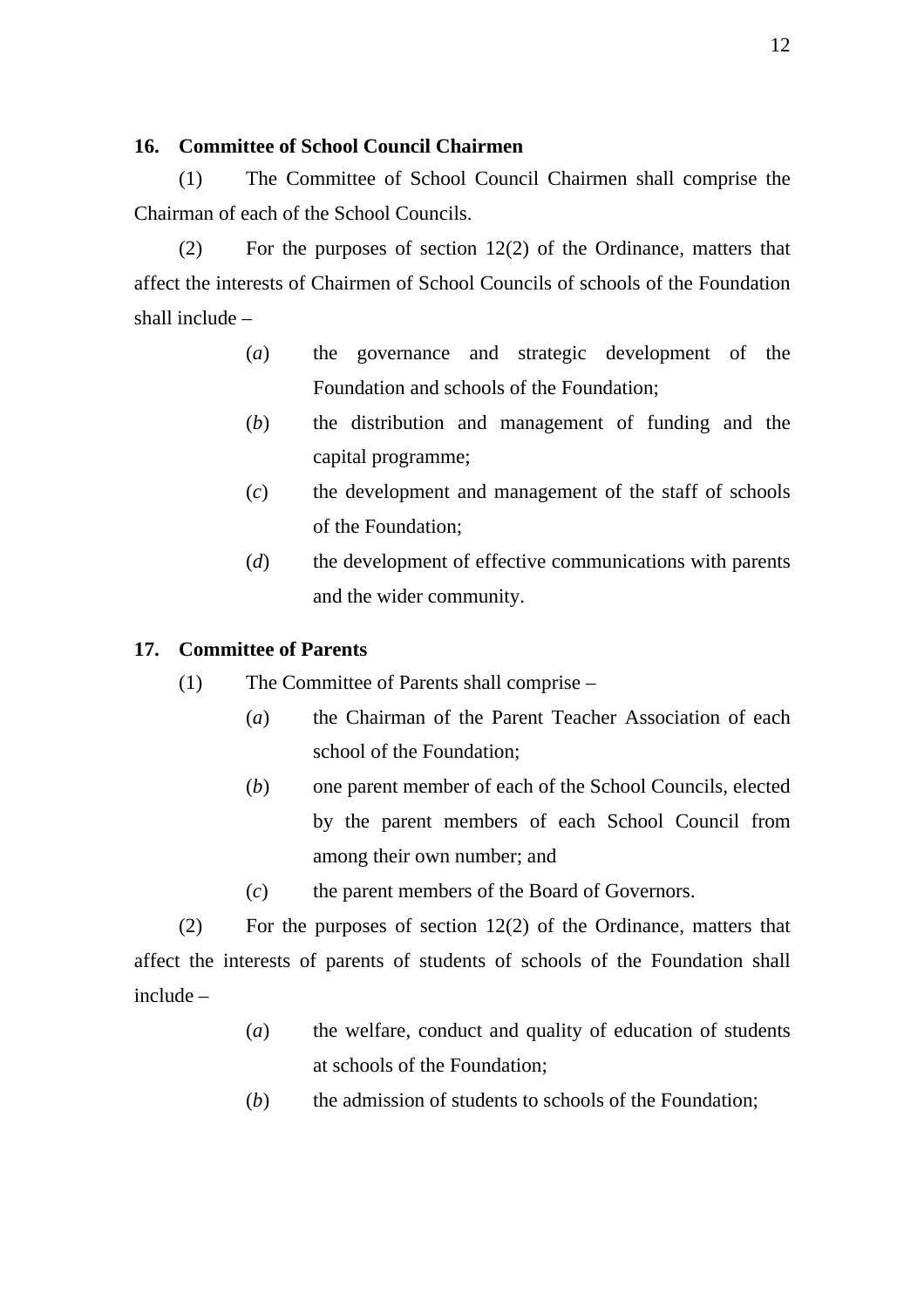- (*c*) the effectiveness of communication between the Foundation, the Principals and staff of schools of the Foundation and the parents of students of those schools;
- (*d*) financial matters affecting the parents of students at schools of the Foundation, including fee levels and the value for money offered by those schools.

(3) In this section, "parent member of a School Council" (校董會的家 長成員) means a member of the School Council elected pursuant to section  $14(1)(b)$ (iii) of the Ordinance.

### **18. Committee of Teaching Staff**

- (1) The Committee of Teaching Staff shall comprise
	- (*a*) 2 members of the staff of each school of the Foundation, other than a special school, that provides secondary education, elected by the members of the teaching staff of the school; and
	- (*b*) one member of the staff of each school of the Foundation  $that -$ 
		- (i) provides primary education only; or
		- (ii) is a special school that provides primary or secondary education,

elected by the members of the teaching staff of the school.

(2) For the purposes of section 12(2) of the Ordinance, matters that affect the interests of members of the teaching staff of schools of the Foundation include –

- (*a*) the development of an educational vision and strategy for the Foundation and its schools;
- (*b*) the curriculum, teaching and learning strategies and assessment and reporting procedures of schools of the Foundation;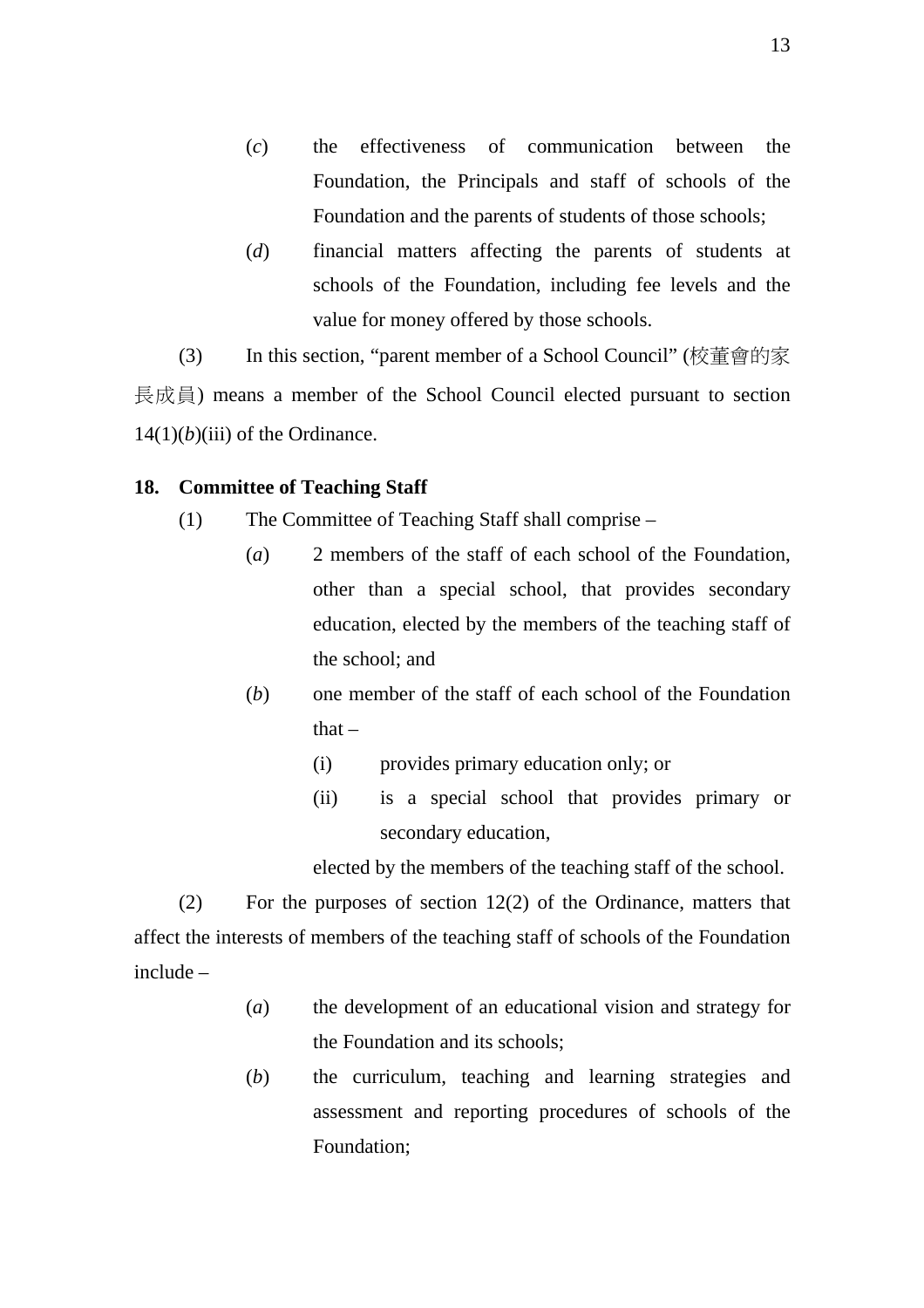14

- (*c*) the promotion of the welfare, standards of behaviour and quality of education of students of schools of the Foundation;
- (*d*) the professional development and performance management of the teaching staff of schools of the Foundation;
- (*e*) the securing of a clear and coherent identity and collaborative culture across all schools of the Foundation.

### **19. Committee of Support Staff**

- (1) The Committee of Support Staff shall comprise
	- (*a*) two members of the staff of each school of the Foundation, other than a special school, that provides secondary education, elected by the members of the support staff of the school; and
	- (*b*) one member of the staff of each school of the Foundation that  $-$ 
		- (i) provides primary education only; or
		- (ii) is a special school that provides primary or secondary education,

elected by the members of the support staff of the school.

(2) For the purposes of section 12(2) of the Ordinance, matters that affect the interests of members of the support staff of schools of the Foundation include –

- (*a*) the day-to-day administrative processes within the schools of the Foundation;
- (*b*) the operation of school libraries within the schools of the Foundation;
- (*c*) the work of school nurses within the schools of the Foundation;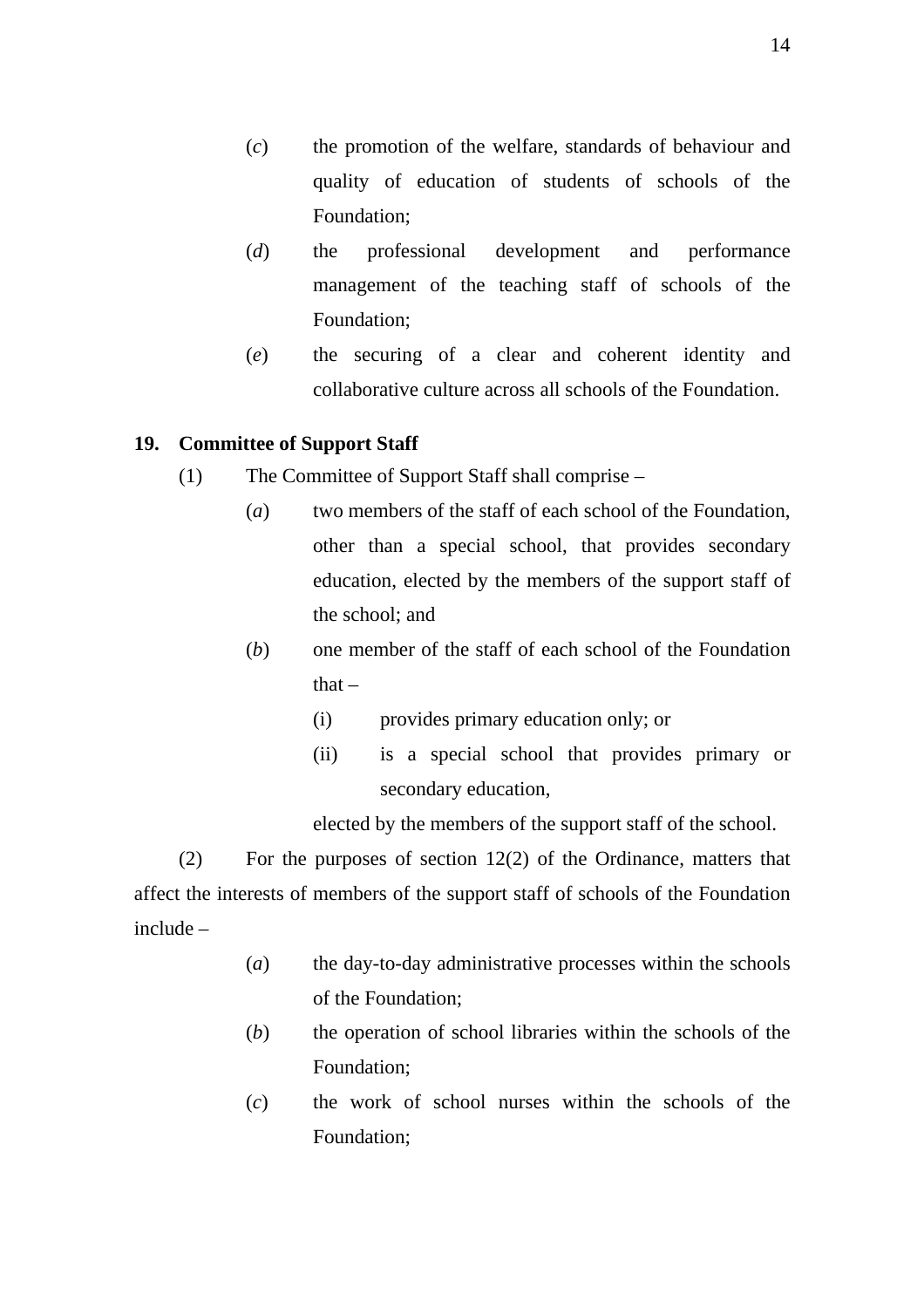- (*d*) the educational role of Educational Assistants within schools of the Foundation;
- (*e*) the care and security of school buildings within the schools of the Foundation;
- (*f*) the professional development and performance management of support staff of the schools of the Foundation;
- (*g*) the securing of a clear and coherent identity and collaborative culture across all of the schools of the Foundation.

#### **20. Meetings of advisory committees**

(1) Each advisory committee of the Chief Executive Officer shall elect a Chairman from among the members of the committee.

(2) A formal record shall be kept of the proceedings of every meeting of an advisory committee, and a copy of that record shall be provided to the Board of Governors as soon after the meeting as is reasonably practicable.

(3) All business of an advisory committee shall be decided by a majority of votes at a meeting of the committee; in the case of an equality of votes the Chairman of the meeting shall have a second or casting vote.

(4) In circumstances of the unavoidable absence of a committee member from a meeting, an alternate may attend the meeting with the agreement of the Chairman of the committee.

(5) The agenda for each meeting of an advisory committee shall be as agreed between the Chairman of the committee and the Chief Executive Officer.

(6) The term of office of an elected member of an advisory committee shall be 2 years; an elected member is eligible for re-election at the expiry of his term of office, but no person shall serve as an elected member of the same advisory committee consecutively for more than 3 terms.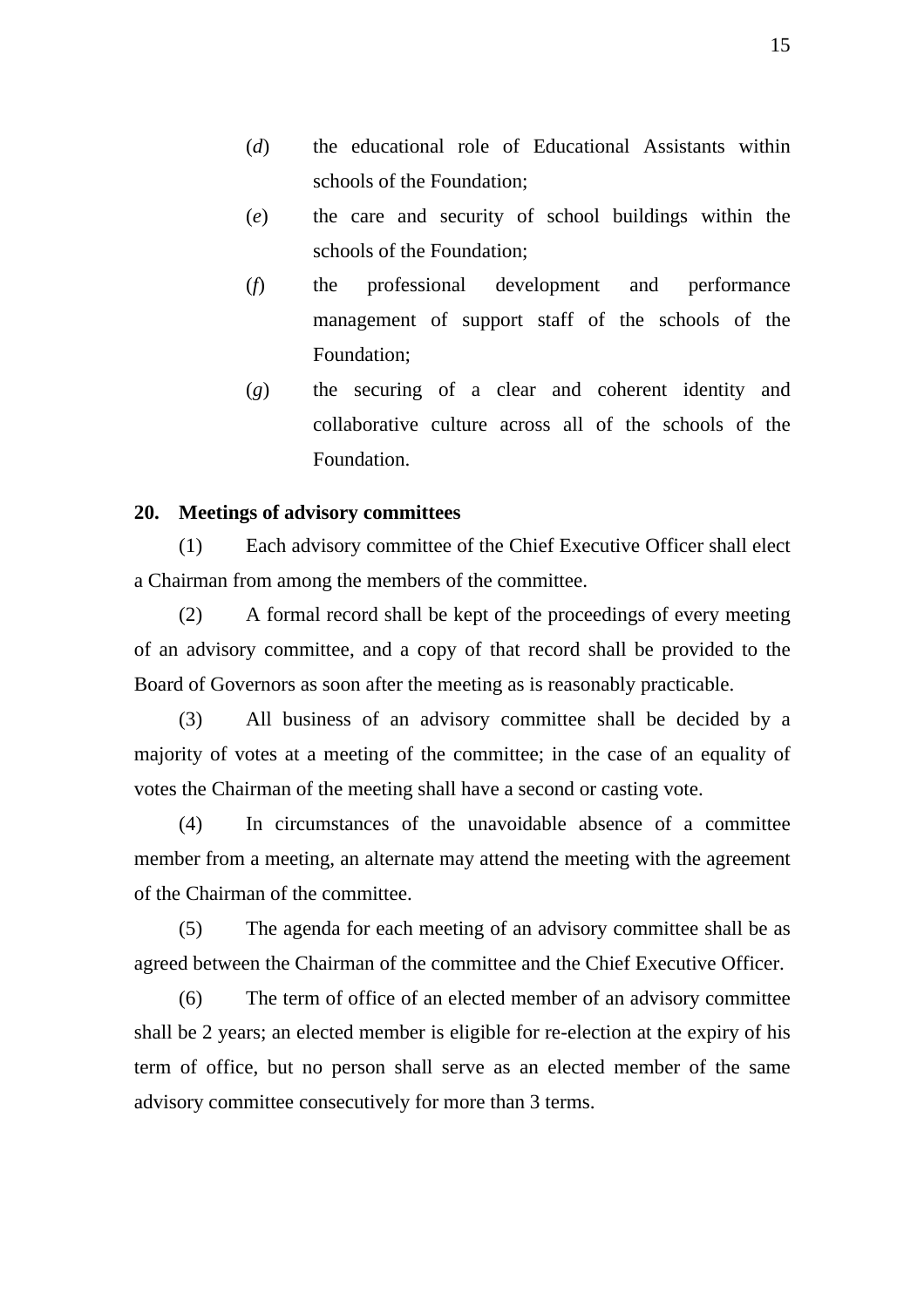#### *School Councils, Principals and Staff of Schools*

#### **21. Membership of School Councils**

(1) If a member of a School Council is absent from 3 meetings of the Council in succession or from half the meetings in any calendar year, and the Chairman of the Council receives no satisfactory explanation for the absence, the Chairman may declare the member's position to be vacant.

(2) Vacancies in the membership of a School Council shall be filled as soon after they occur as is reasonably practicable.

(3) A member of a School Council whose membership position becomes vacant shall continue to act as a member until the vacancy has been filled.

(4) If a member has given notice of his intended absence from Hong Kong for 3 months or more, the Council may appoint another person to act as member in his place during that absence; but an acting appointment so made shall cease to have effect on the return of the absent member to Hong Kong.

(5) If a member ceases to be eligible for election or appointment as a member of the Council for the purposes of the provision of the Ordinance under which he was elected or appointed as a member, the Chairman of the Council shall, upon the matter coming to his knowledge, declare the member's position to be vacant.

(6) The members of a School Council may elect a Vice-chairman from among their own number.

(7) The person who is the Chairman or Vice-chairman of a School Council may resign his office by giving notice in writing to the Council.

(8) The person who is the Chairman of a School Council may be removed from office by resolution of the Board of Governors approved at a meeting of the Board by two-thirds of the members of the Board who are eligible to vote on the resolution.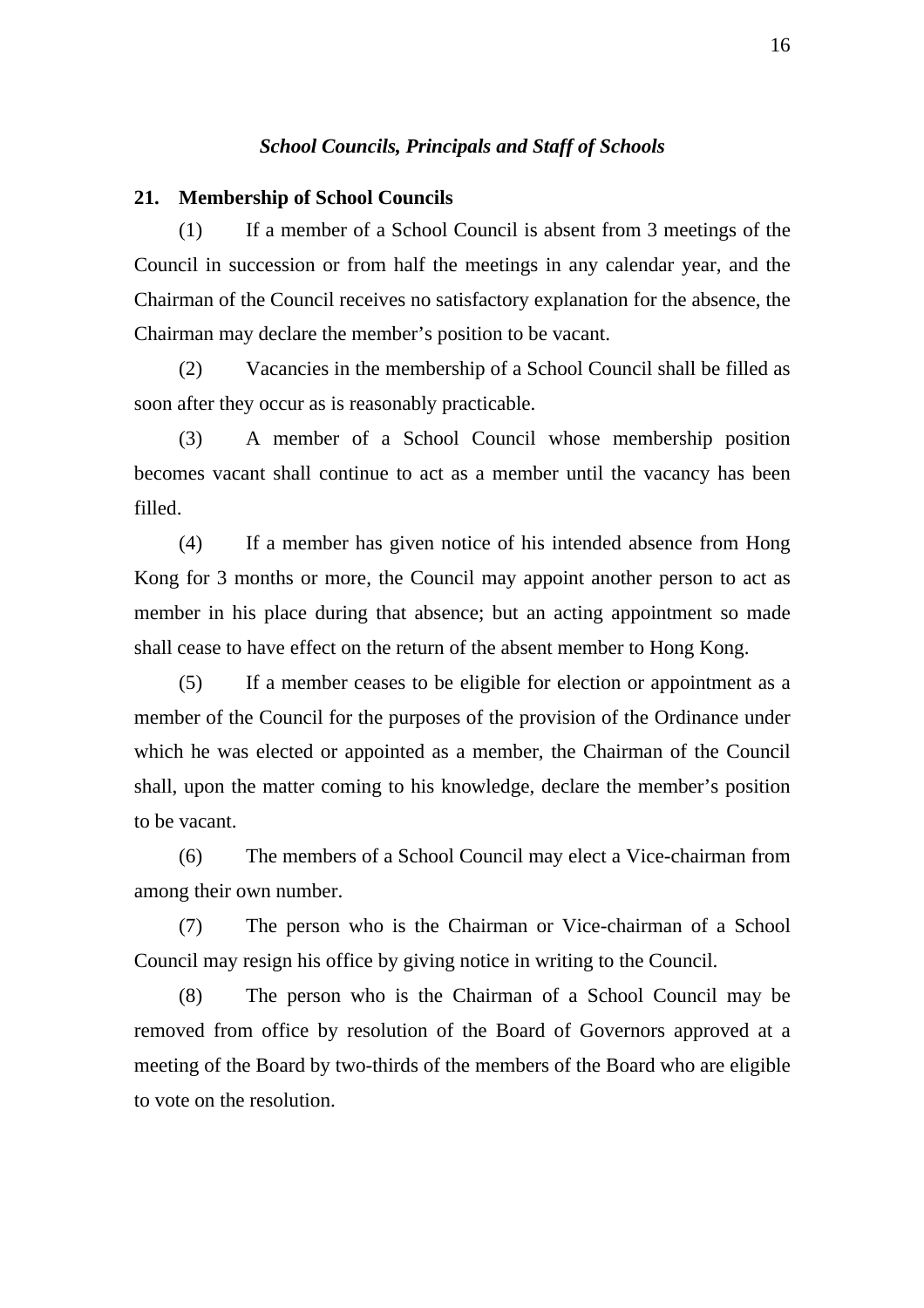(9) Any member of a School Council may resign his membership by giving notice in writing to the Council.

#### **22. Meetings of School Councils**

(1) Each School Council shall meet at least 3 times in each academic year.

(2) If any 3 members of a School Council request the Chairman of the Council in writing to convene a meeting of the Council, the Chairman shall call a meeting of the Council to be held on a date within 14 days of his receipt of the request.

(3) A formal record shall be kept of the proceedings of every meeting of a School Council, and a copy of that record shall be provided to the Board of Governors as soon after the meeting as is reasonably practicable.

(4) Except for matters of a minor and routine nature, which may be dealt with by circulation of information among members, all business of a School Council shall be decided by a majority of votes at a meeting of the Council; in the case of an equality of votes the Chairman of the meeting shall have a second or casting vote.

(5) Not less than 1 month before the end of each academic year, the Chairman of each School Council shall publish the dates for meetings of the Council for the next academic year (but nothing in this section shall preclude the calling or holding of a meeting under any other provision of this Regulation).

(6) The Chairman of a School Council may call a meeting of the Council by giving to the members, not less than 14 days before the meeting, notice in writing of the meeting and of the nature of the business to be transacted at the meeting.

(7) Each School Council shall report regularly to the Chief Executive Officer and the Board.

(8) The Chief Executive Officer may nominate a representative to attend a meeting of a School Council on his behalf.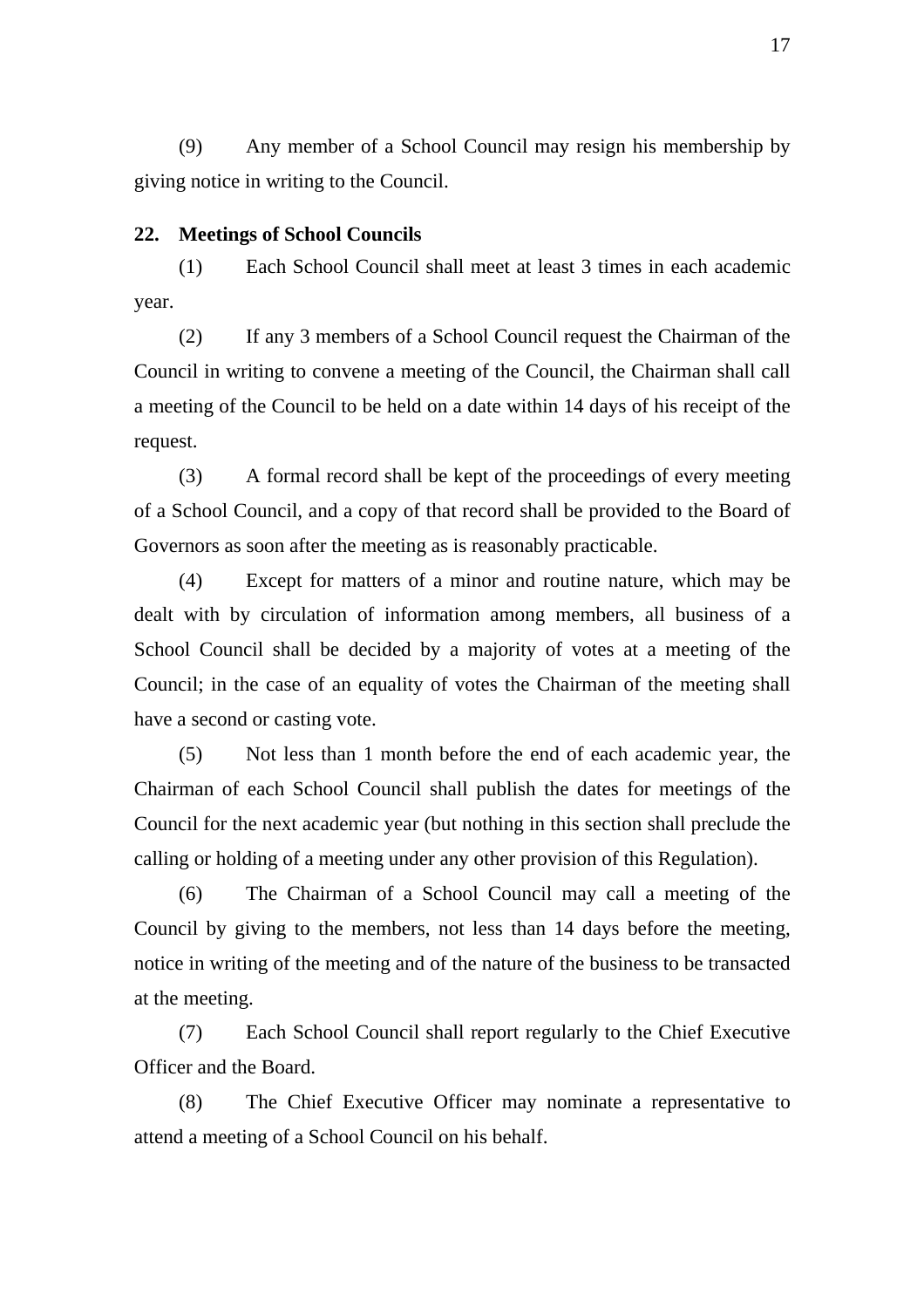(9) A School Council may invite other persons to attend meetings of the Council, in order to broaden the range of experience and expertise available to it.

(10) A School Council may invite students of the school to attend its meetings as observers.

(11) Where for any reason a date fixed for a meeting of a School Council under subsection (5) is vacated the Chairman of the Council shall fix an alternative date and shall give the members notice in writing of the alternative date.

#### *Parent Teacher Associations*

#### **23. Functions of Parent Teacher Associations**

In the performance of its functions under the Ordinance, a Parent Teacher Association may in particular –

- (*a*) seek to facilitate the discussion between the parent members and teacher members of the association on matters relating to the education offered by the school including but not limited to –
	- (i) the school's curriculum;
	- (ii) the quality of education provided at the school;
	- (iii) the assessment of, and school reports on, students of the school; and
	- (iv) the behaviour of students of the school;
- (*b*) by agreement with the Principal of the school, organize extra-curricular and other supporting activities for students of the school;
- (*c*) raise funds to support the association and the school and, in consultation with the Principal, decide how to use the money raised;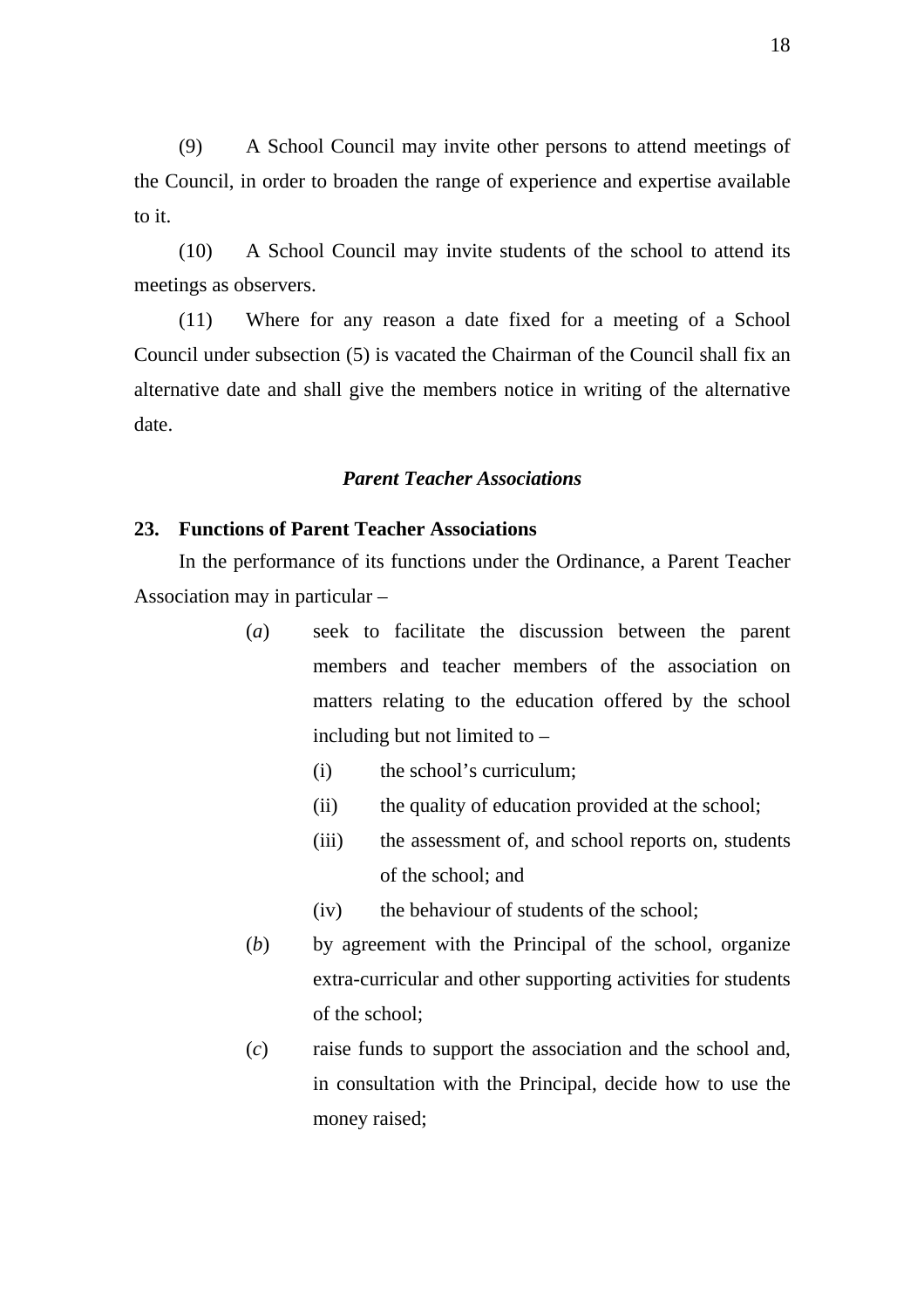(*d*) engage in such other activities related to that function as the members of the association and the Principal may decide.

### **24. Membership fees of Parent Teacher Associations**

(1) An annual membership fee shall be payable by the parent or by both parents jointly of each student of a school for membership as a parent member of the Parent Teacher Association of the school.

(2) The Board of Governors may determine a maximum amount that may be fixed by the Parent Teacher Association of a school as the membership fee payable under subsection (1).

(3) In the case of parents who have more than one child in attendance at the same school, only a single membership fee is payable in respect of those students.

- (4) The membership fee for a school year becomes payable
	- (*a*) at the time at which the school fee for the first month of the school year becomes payable; or
	- (*b*) where a child is admitted to a school during the course of the school year, at the time at which the school fee for the first month following the child's admission to the school becomes payable.
- (5) Membership fees paid are non-returnable.

(6) The parent of any student applying for a place at a school of the Foundation shall be informed in writing of the requirements of the foregoing provisions of this section.

### **25. Committees of Parent Teacher Associations**

(1) There shall be for each Parent Teacher Association a committee comprising the following members –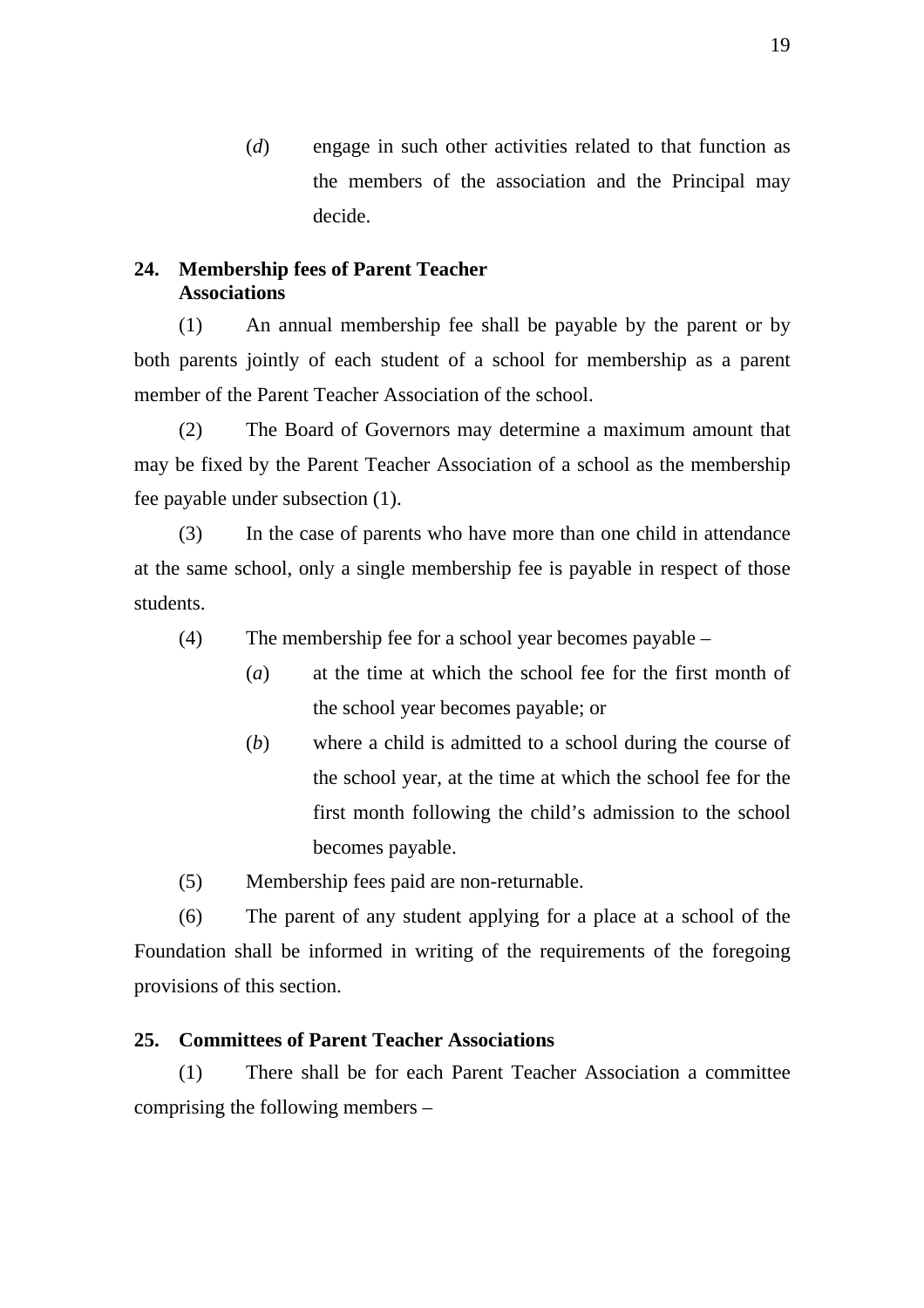- (*a*) one of the parent members of the association, other than a parent who is also an employee of the Foundation, elected by the association to be its Chairman;
- (*b*) not less than 2 other members, at least one of whom shall be a parent member of the association, elected by the association; and
- (*c*) the Principal of the school, ex officio.

(2) The term of office of the elected members of a committee of a Parent Teacher Association shall be 1 year; no person shall serve as an elected member consecutively for more than 6 terms.

(3) If an elected member of the Parent Teacher Association of a school ceases to have a child at the school, the committee of the association shall, upon the matter coming to its knowledge, declare a vacancy in its membership.

(4) Where a vacancy occurs in the committee of a Parent Teacher Association, the committee may appoint a member of the association to fill the vacancy pending the holding of an election for membership of the committee.

#### **26. Meetings of Parent Teacher Associations**

(1) Any Parent Teacher Association may invite members of the community to join the association as honorary members.

(2) The Parent Teacher Association of a school may invite students of the school to join the association as student members.

(3) An honorary member or student member of a Parent Teacher Association shall not be entitled to vote at meetings of the association; no membership fee shall be payable by an honorary member or a student member.

(4) At any meeting of the Parent Teacher Association of a school, each family shall have one vote irrespective of the number of children they have in the school.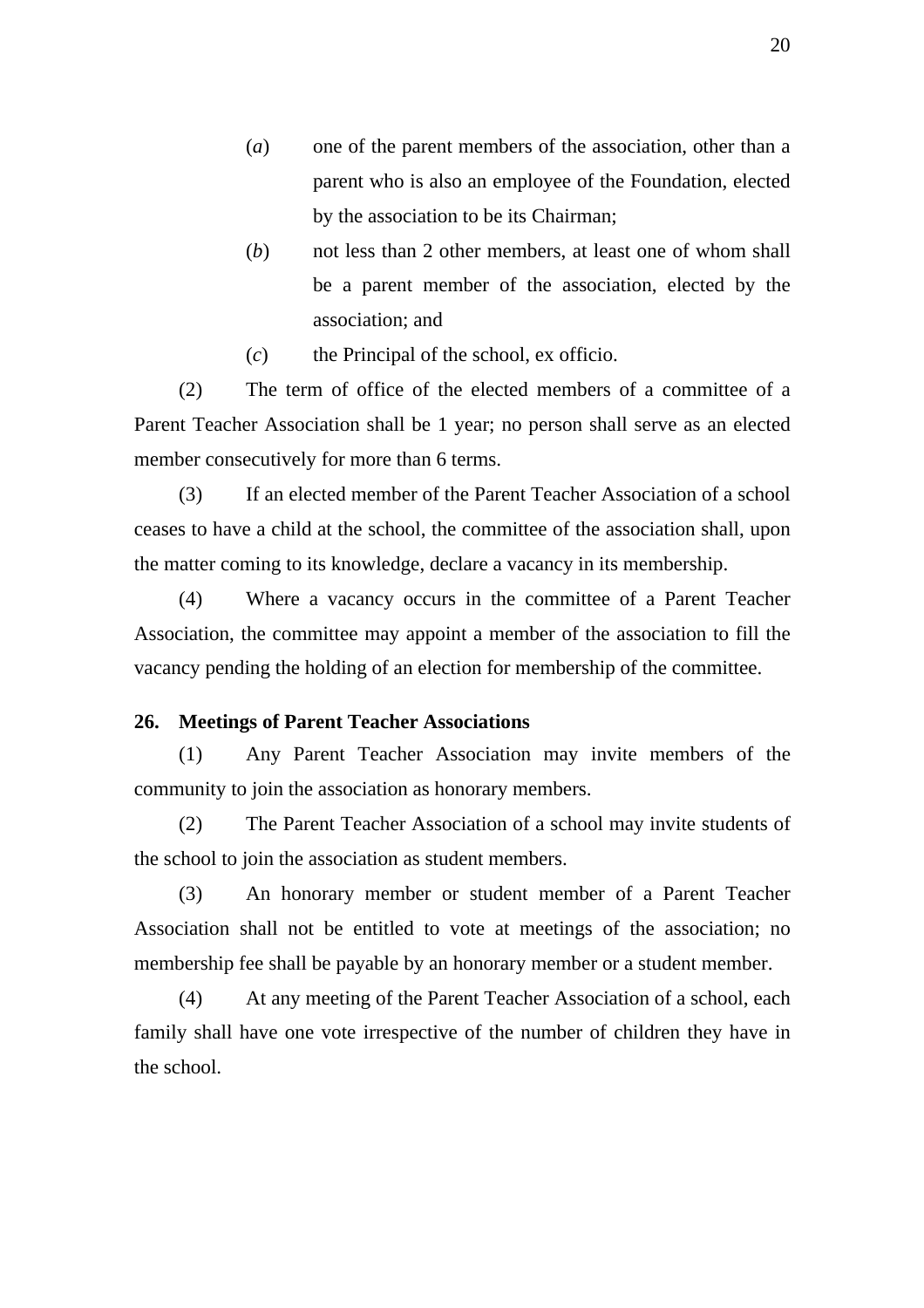### *Miscellaneous*

#### **27. Appeals Panel**

(1) The Chairman of the Appeals Panel shall convene the Panel as and when an issue of appeal arises.

(2) The Appeals Panel may take advice from a member of the legal profession who is independent of the Foundation.

#### **28. Code of conduct**

(1) The Board of Governors shall agree a code of conduct for itself and its standing committees, the advisory committees of the Chief Executive Officer and the School Councils.

(2) All members of the Board of Governors, the standing committees of the Board, the advisory committees of the Chief Executive Officer and the School Councils shall be asked to acknowledge in writing that they have received a copy of the code of conduct and that they agree to abide by it.

(3) The code of conduct shall require members of the Board of Governors, the standing and advisory committees and the School Councils –

- (*a*) to declare annually any pecuniary or personal interest, direct or indirect, that may have a bearing on their role as a member, or to state that they have no such interest;
- (*b*) to declare at any meeting any pecuniary or personal interest relating to an item on the agenda;
- (*c*) to abstain from voting on any matter in which they have a pecuniary interest and to speak only at the specific invitation of the Chairman on such a matter.

(4) The Board of Governors shall keep a record of all declarations of interest made by its members and permit the record to be inspected by the public at any reasonable time.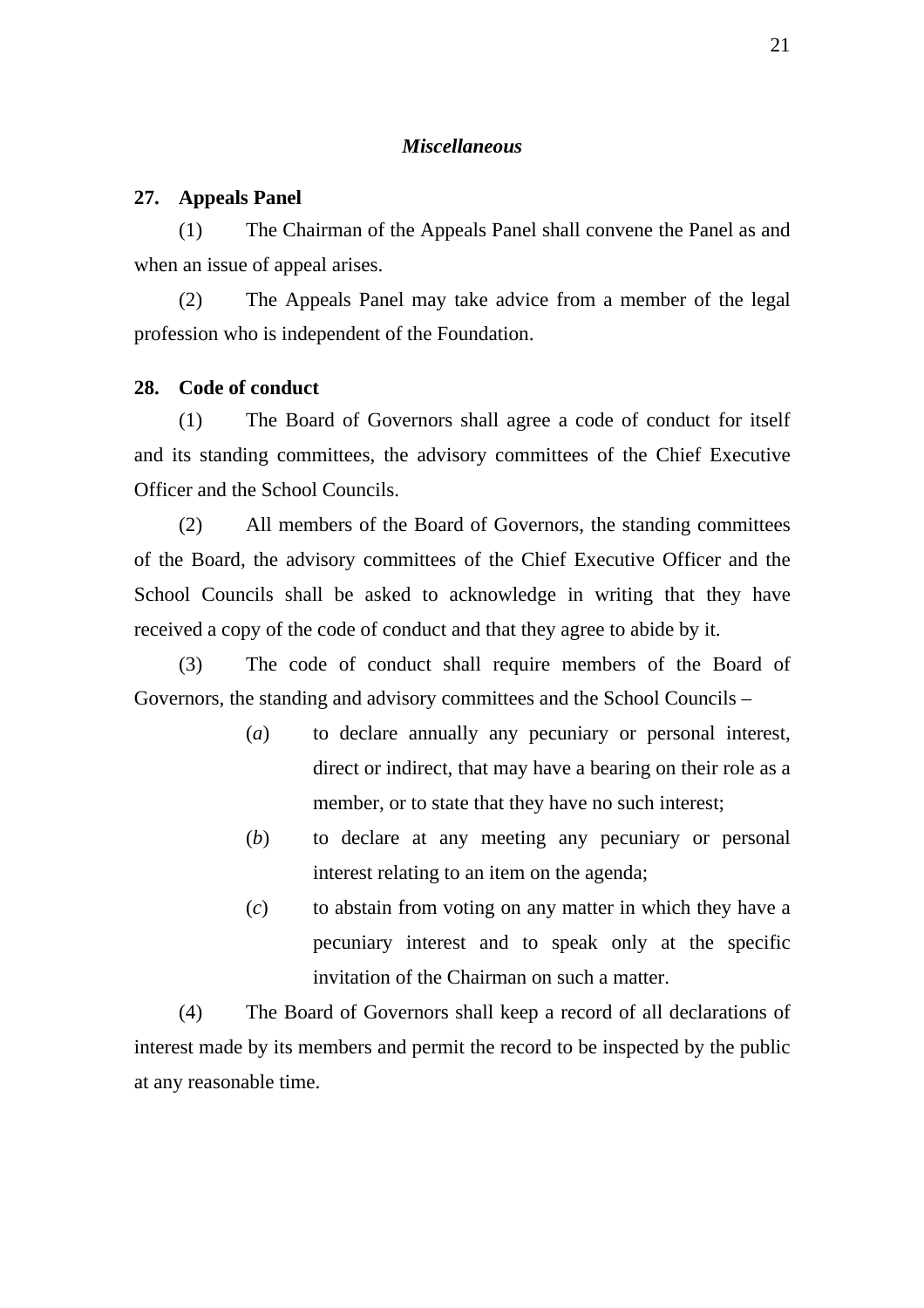### **29. Election procedures**

(1) Except as provided in subsection (2), Schedule 1 shall have effect in relation to references in the Ordinance to the election or nomination of any –

- (*a*) parent of a student;
- (*b*) member of the teaching staff; or
- (*c*) member of the support staff,

of a school of the Foundation to any board, council, committee, panel, association or other body provided for under the Ordinance.

- (2) Subsection (1) does not apply to  $-$ 
	- (*a*) section 6(1)(*b*), (*f*) or (*g*) of the Ordinance (election to membership of the Board of Governors); or
	- (*b*) section 14(1)(*b*)(iii)(A) of the Ordinance (election to membership of the School Council of a school).

### **30. Transitional arrangements**

The arrangements set out in Schedule 2 shall have effect.

$$
SCHEDULE 1
$$
 [s. 29]

### ELECTION PROCEDURES

- 1. There shall be a secret ballot.
- 2. Candidates shall have a proposer and a seconder.

3. Candidates shall be invited to submit a statement giving brief details of their relevant experience and what they would intend to contribute to the body to which they are elected.

4. The ballot for school-level elections shall be organized by the school and for the election of parents to the Board by the Foundation.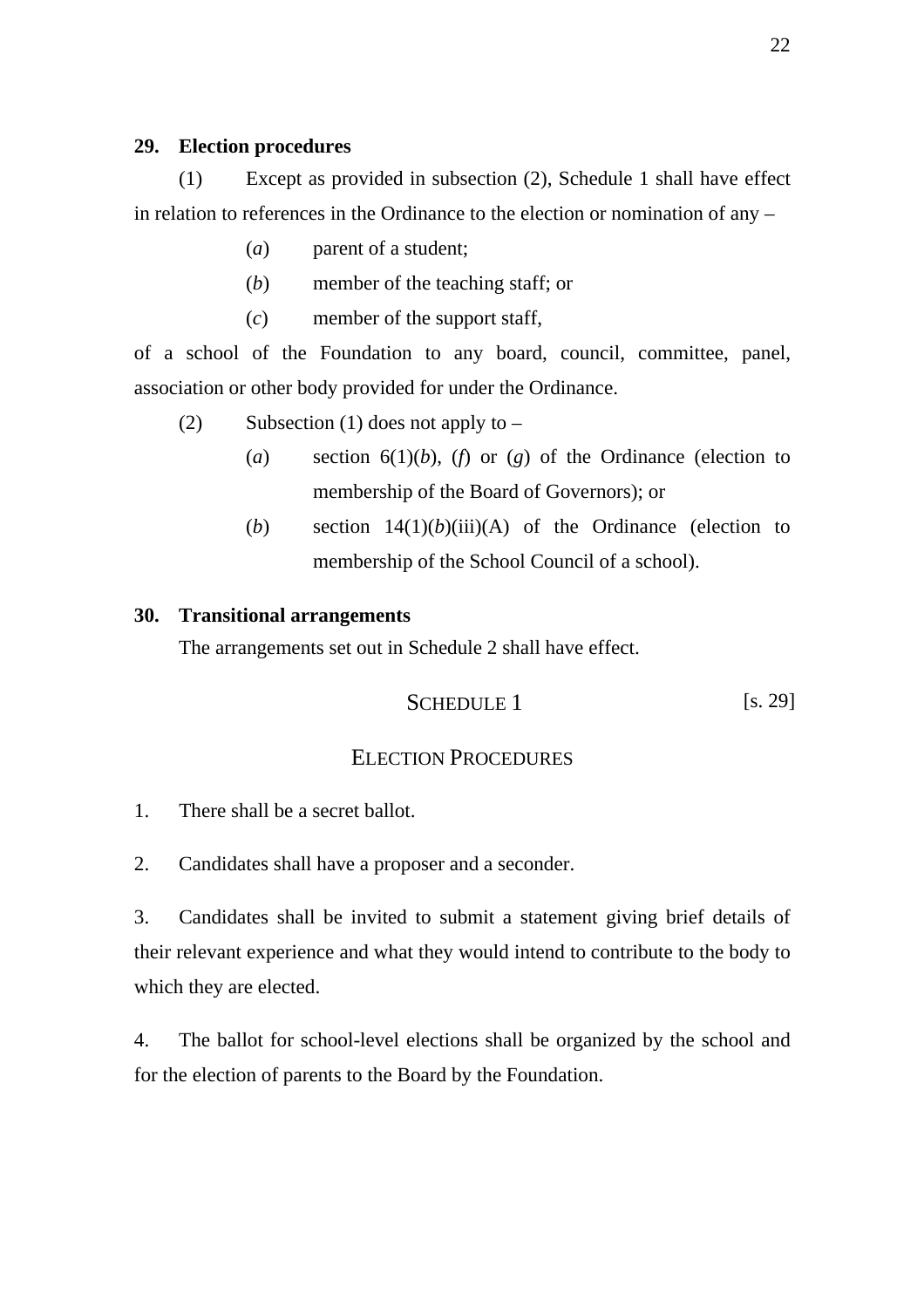5. In elections of teachers and support staff, each person in the electorate shall have one vote.

6. In elections of parents to the School Council or to the committee of the Parent Teacher Association of a school of the Foundation, each family shall be entitled to a single vote in respect of any vacant position, irrespective of the number of children a family has in the school.

7. In elections of parents to the Board of Governors or an advisory committee –

- (*a*) a family with children attending more than one school of the Foundation shall be entitled to a single vote at each school attended by their children; and
- (*b*) a family with more than one child at the same school shall be entitled to a single vote only at that school.

8. The winning candidate or candidates shall be decided by the number of votes cast for each candidate.

9. In elections of parents to the Board of Governors, the constituencies shall be the full body of parents of students of schools of the Foundation.

SCHEDULE 2 [s. 30]

#### TRANSITIONAL ARRANGEMENTS

- 1. As at the commencement of this Regulation
	- (*a*) a person who immediately before that commencement was a member of the committee of the Parent Teacher Association of a school of the Foundation for the purposes of regulation 15.9 of the repealed Regulations and was the Chairman of that committee shall be deemed to be the Chairman of the committee of the Parent Teacher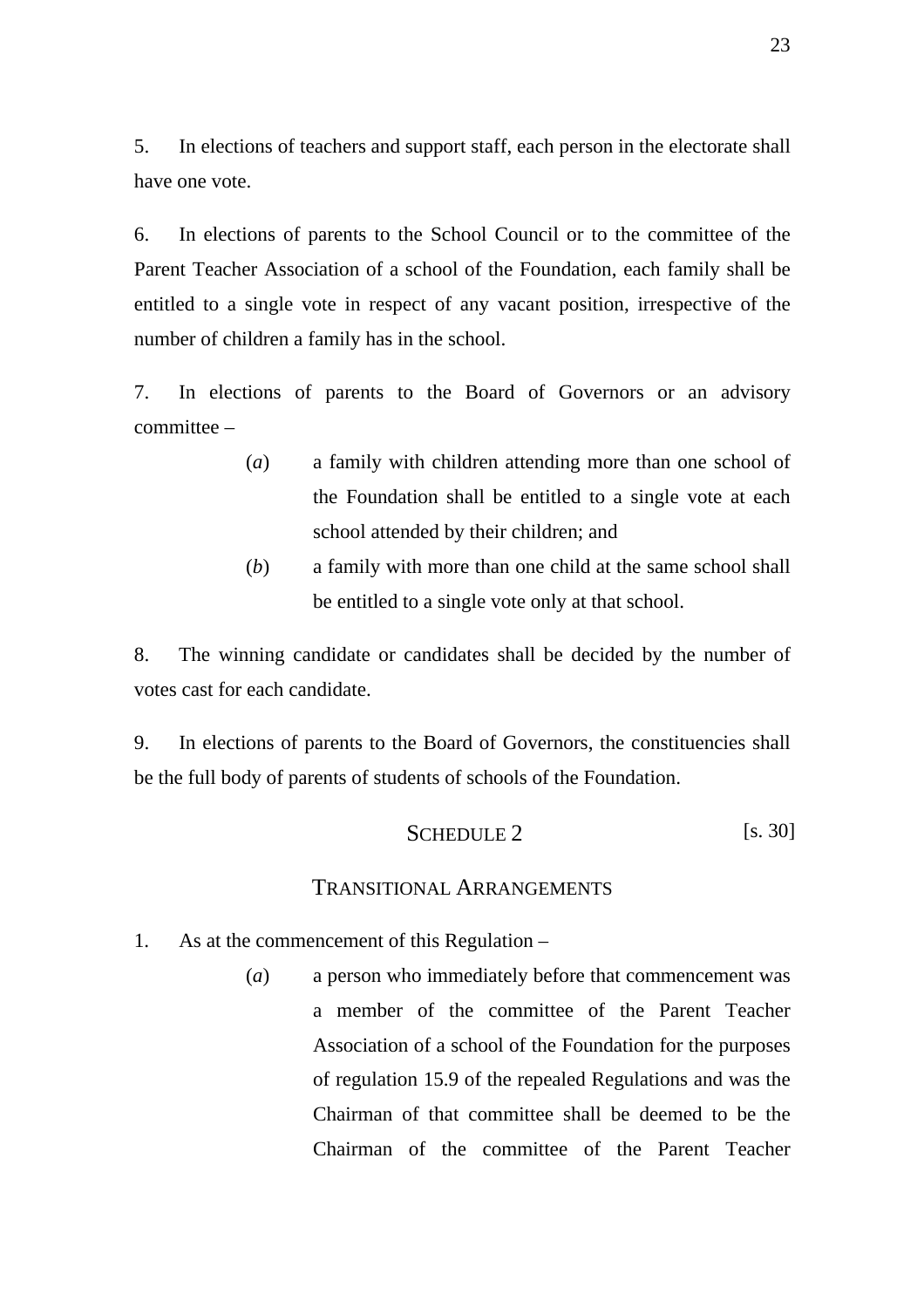Association of that school for the purposes of section  $25(1)(a)$  of this Regulation, pursuant to an election held in accordance with that paragraph;

(*b*) a person who immediately before that commencement was a member of the committee of the Parent Teacher Association of a school of the Foundation for the purposes of regulation 15.9 of the repealed Regulations, other than the Chairman of that committee, shall be deemed to be a member of the committee of the Parent Teacher Association of that school for the purposes of section  $25(1)(b)$  of this Regulation, pursuant to an election held in accordance with that paragraph.

2. The term of office of a person deemed to be a member of the committee of a Parent Teacher Association under section 1 of this Schedule shall be the period beginning with the commencement of this Regulation and ending with the first election of a person to that membership position under section 25 of this Regulation (and for the purpose of any such first election the membership position shall be regarded as being vacant).

3. In this Schedule, "repealed Regulations" (《已廢除規例》) means Regulations made under the Ordinance and in effect immediately before the commencement of The English Schools Foundation (Amendment) Ordinance 2007 ( of 2007).

The English Schools Foundation

2007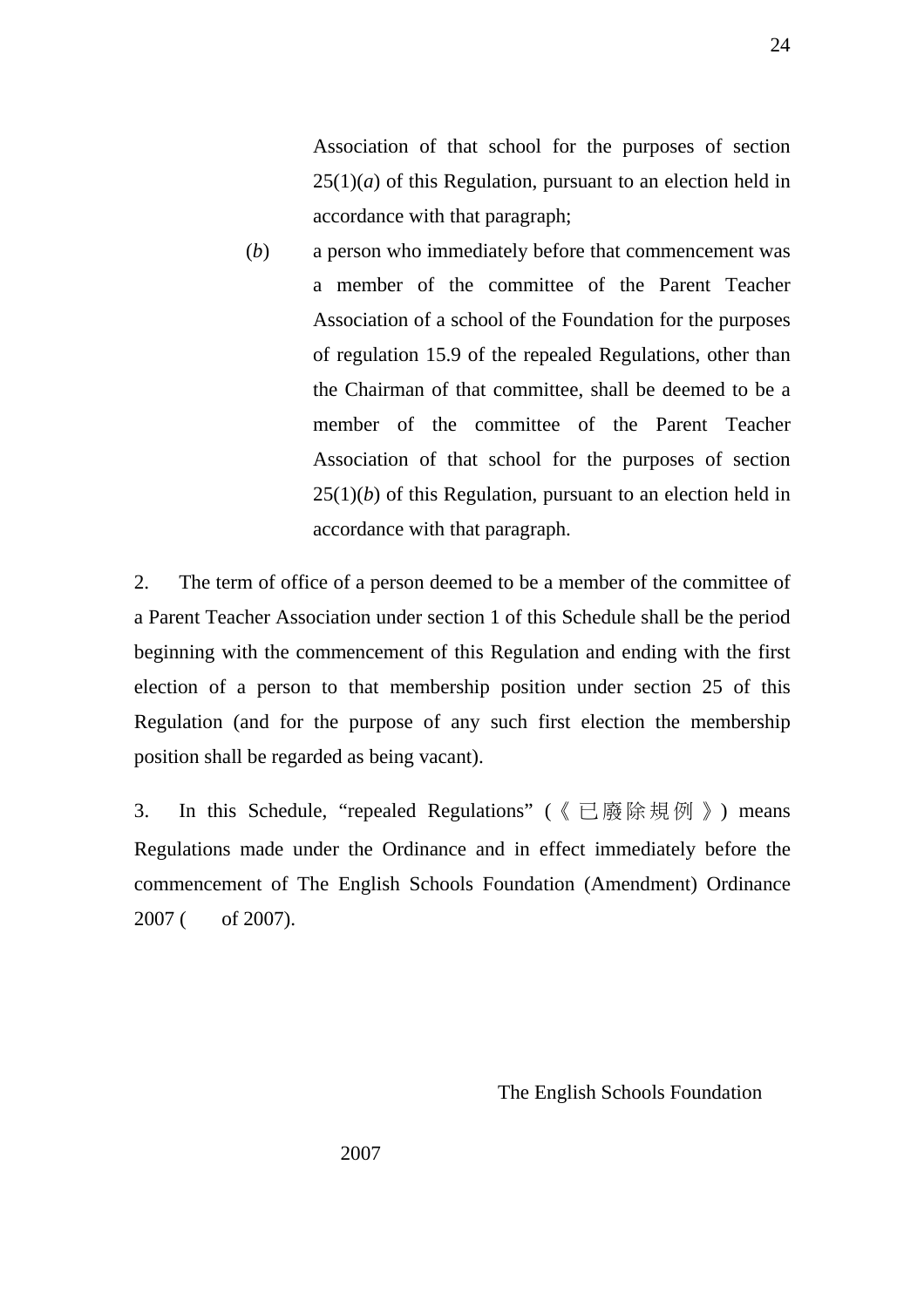#### **Explanatory Note**

The English Schools Foundation (Amendment) Ordinance 2007 ( of 2007) ("the amendment Ordinance") amends The English Schools Foundation Ordinance (Cap. 1117) ("the principal Ordinance") to make changes to the governance structure of The English Schools Foundation ("the Foundation") established under the principal Ordinance, and also repeals all Regulations made under the principal Ordinance up to the commencement of the amendment Ordinance. This Regulation replaces those repealed Regulations.

2. Sections 3 to 7 deal with the Board of Governors and the Nominating Committee of the Foundation. Specifically –

- (*a*) section 3 prescribes matters relating to membership of the Board, including vacancies in the membership of the Board and the procedure for removal from office of the Chairman, Vice-chairman and Treasurer of the Board;
- (*b*) section 4 prescribes the arrangements for meetings of the Board, including the giving of notice for regular meetings and the calling of special meetings;
- (*c*) section 5 prescribes matters relating to the conduct of business at meetings of the Board;
- (*d*) section 6 provides for the Board to determine its own procedure at meetings of the Board; and
- (*e*) section 7 prescribes matters relating to the Nominating Committee, including the term of office of members of the Committee.

3. Sections 8 to 12 deal with matters relating to the standing committees of the Board of Governors. Specifically –

> (*a*) sections 8, 9 and 10 prescribe, in relation to each standing committee separately, the composition of the committee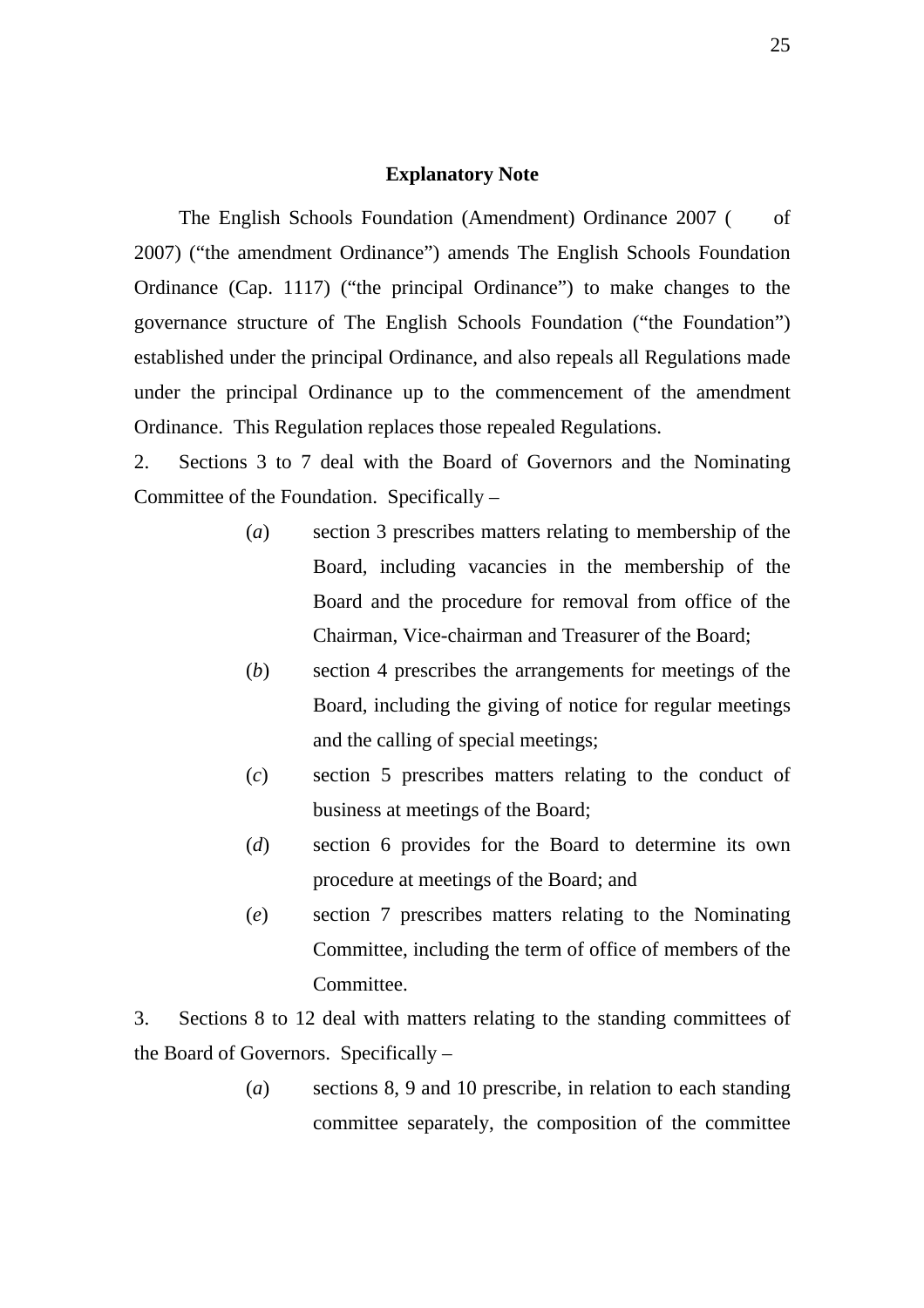and the matters it shall have regard to in advising the Board;

- (*b*) section 11 prescribes matters relating to membership of the standing committees including the chairmanship, vacancies in membership and the term of office of members; and
- (*c*) section 12 prescribes the procedure for meetings of the standing committees and requires the standing committees to report to the Board.

4. Sections 13 and 14 deal with the officers of the Foundation and the Chief Executive Officer of the Foundation. Specifically –

- (*a*) section 13 provides for the Vice-chairman of the Foundation to act in place of the Chairman of the Foundation if the Chairman is unable to carry out the duties of the Chairman; and
- (*b*) section 14 requires the Chief Executive Officer to establish procedures to consult and communicate with employees of the Foundation on employment issues and, in that regard, gives recognition to the Association of Professional Teachers in English Schools Foundation Schools and the Support Staff Association of the English Schools Foundation.

5. Sections 15 to 20 deal with matters relating to the Chief Executive Officer's advisory committees. Specifically –

> (*a*) sections 15 to 19 prescribe the composition of the advisory committees and give further details of the matters on which the committees may be called upon to advise the Chief Executive Officer under section 12(2) of the principal Ordinance; and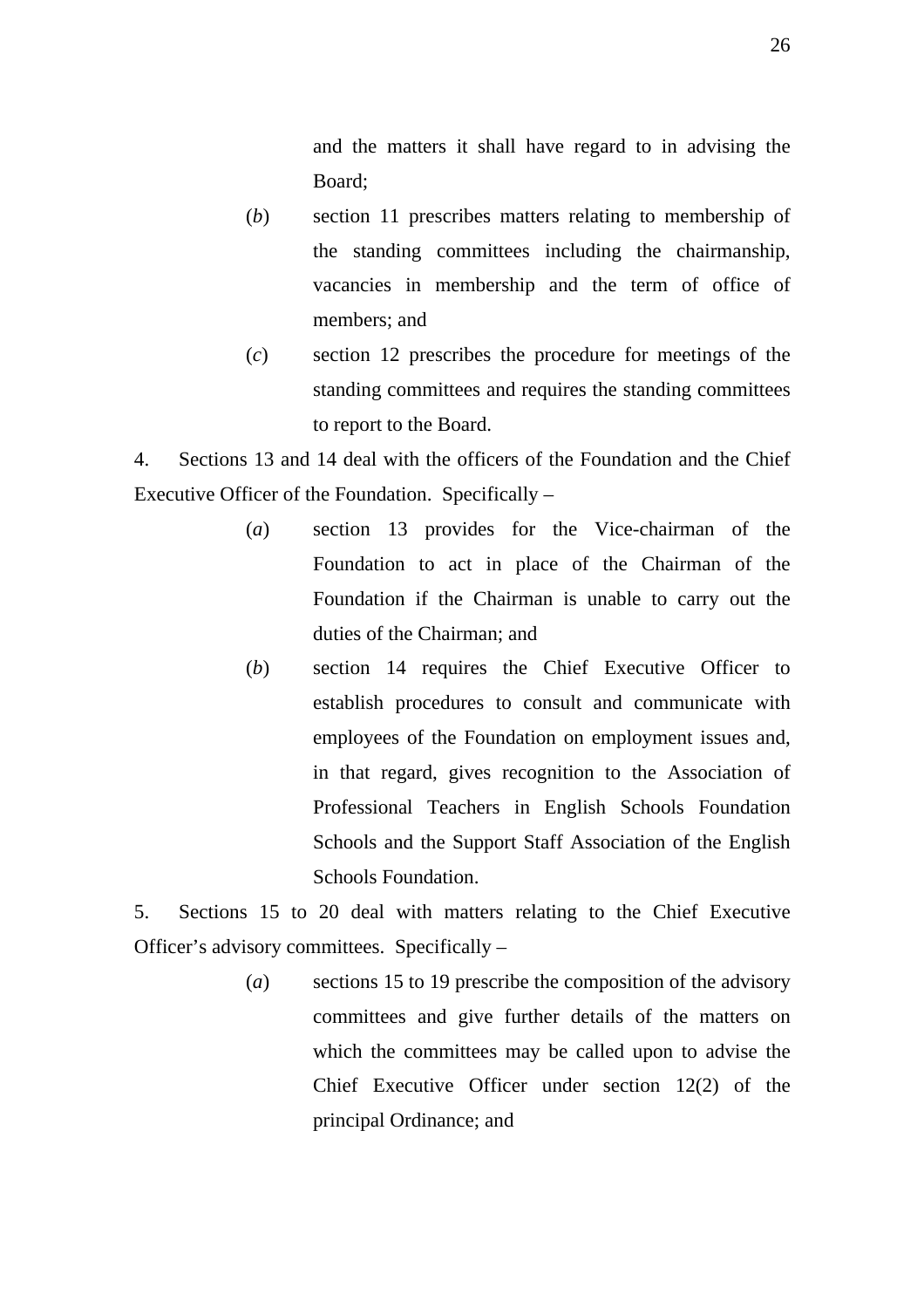(*b*) section 20 prescribes procedural and membership matters relating to the advisory committees.

6. Sections 21 and 22 deal with School Councils of schools of the Foundation. Specifically –

- (*a*) section 21 prescribes matters relating to the membership of School Councils including the chairmanship of a School Council, vacancies in the membership of a School Council and provision for a Vice-chairman; and
- (*b*) section 22 prescribes the procedure for meetings of School Councils and requires School Councils to report to the Chief Executive Officer and the Board of Governors.
- 7. Sections 23 to 26 deal with Parent Teacher Associations. Specifically
	- (*a*) section 23 elaborates on certain aspects of the function of Parent Teacher Associations under the principal Ordinance;
	- (*b*) section 24 provides for an annual membership fee to be payable by parent members of each Parent Teacher Association of an amount fixed by the association but subject to a maximum amount determined by the Board of Governors;
	- (*c*) section 25 prescribes the composition of the committee of a Parent Teacher Association and the term of office of its committee members; and
	- (*d*) section 26 prescribes the voting rights of parent members at meetings of a Parent Teacher Association.

8. Sections 27 to 30 of the Regulation and Schedules 1 and 2 deal with miscellaneous matters. Specifically –

> (*a*) section 27 prescribes matters relating to the proceedings of the Appeals Panel established under the principal Ordinance;